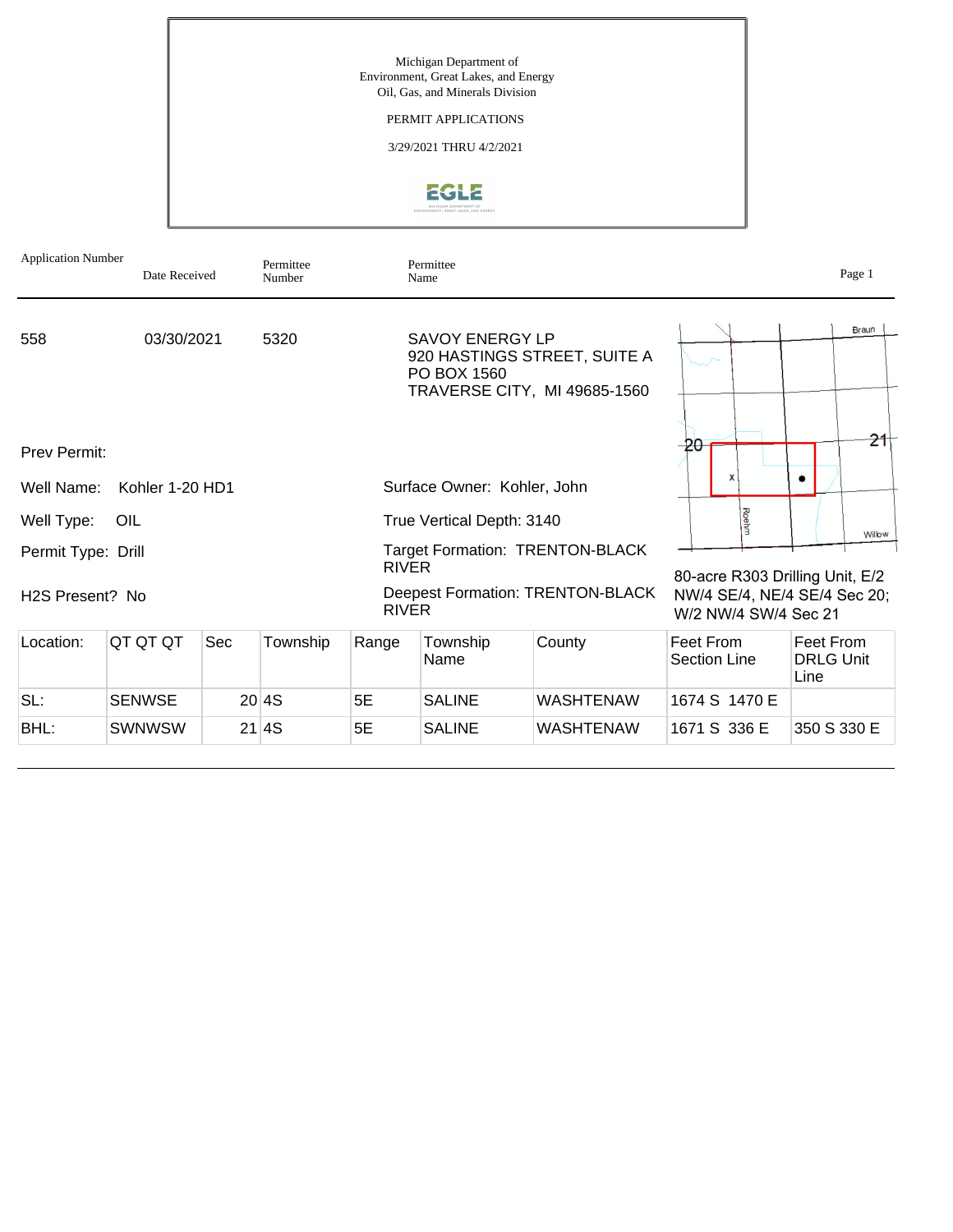|                    |                                 |                     |          | Michigan Department of<br>Oil, Gas, and Minerals Division<br>PERMIT LIST<br>3/29/2021 THRU 4/2/2021 | Environment, Great Lakes, and Energy                |                 |              |                                         |                             |                                       |
|--------------------|---------------------------------|---------------------|----------|-----------------------------------------------------------------------------------------------------|-----------------------------------------------------|-----------------|--------------|-----------------------------------------|-----------------------------|---------------------------------------|
|                    |                                 |                     |          | MICHIGAN DEPARTMENT OF<br>ONMENT, GREAT LAKES, AND ENERG'                                           |                                                     |                 |              |                                         |                             |                                       |
| Permit Number      | <b>Issue Date</b>               | Permittee<br>Number |          | Permittee<br>Name                                                                                   |                                                     |                 |              |                                         | Page 1                      |                                       |
| 61521              | 3/30/2021                       | 6418                |          | P O BOX 8C                                                                                          | W B OSBORN OIL AND GAS<br><b>OPERATIONS LTD</b>     |                 | Cannonsville |                                         |                             |                                       |
|                    | API Well No: 21-117-62016-00-00 |                     |          |                                                                                                     | SAN ANTONIO, TX 78217                               |                 |              |                                         |                             |                                       |
| Prev Permit:       |                                 |                     |          |                                                                                                     |                                                     |                 |              | Hillis                                  |                             |                                       |
| Well Name:         | STRATTON 1-22                   |                     |          | M. Stratton                                                                                         | Surface Owner: Eldon T. and Donita                  |                 |              |                                         |                             |                                       |
| Well Type:         | Oil Well                        |                     |          |                                                                                                     | True Vertical Depth: 3050FT                         |                 |              |                                         |                             |                                       |
| Permit Type: Drill |                                 |                     |          | <b>LIMESTONE</b>                                                                                    | <b>Target Formation: TRAVERSE</b>                   |                 |              |                                         |                             |                                       |
| H2S Present? No    |                                 |                     |          | <b>LIMESTONE</b>                                                                                    | <b>Deepest Formation: TRAVERSE</b>                  |                 |              | <b>NW/4 Sec 22</b>                      | 40-acre Drilling Unit, SW/4 |                                       |
| Location:          | QT QT QT                        | Sec                 | Township | Range                                                                                               | Township<br>Name                                    | County          |              | <b>Feet From</b><br><b>Section Line</b> |                             | Feet From<br><b>DRLG Unit</b><br>Line |
| SL:                | <b>SESENW</b>                   |                     | 22 11N   | 5W                                                                                                  | <b>FERRIS</b>                                       | <b>MONTCALM</b> |              |                                         | 1983 N 1965 W               |                                       |
| BHL:               | <b>SESENW</b>                   |                     | 22 11N   | 5W                                                                                                  | <b>FERRIS</b>                                       | <b>MONTCALM</b> |              |                                         | 1983 N 1965 W               | 661 S 655 E                           |
| 61522              | 4/1/2021                        | 104                 |          | <b>COMPANY</b>                                                                                      | <b>WEST BAY EXPLORATION</b>                         |                 |              | E Long Lake Rd                          |                             |                                       |
|                    |                                 |                     |          |                                                                                                     | 13685 S WEST BAYSHORE DR<br>TRAVERSE CITY, MI 49684 |                 |              |                                         |                             |                                       |
|                    | API Well No: 21-035-62015-00-00 |                     |          |                                                                                                     |                                                     |                 |              |                                         | 28                          |                                       |
| Prev Permit:       |                                 |                     |          |                                                                                                     |                                                     |                 |              |                                         |                             |                                       |
| Well Name:         | RAE OF LOVE 1-28                |                     |          | <b>Brad Messenger</b>                                                                               | Surface Owner: Rae of Love, LLC /                   |                 |              |                                         |                             | $\bullet$                             |
| Well Type:         | Oil Well                        |                     |          |                                                                                                     | True Vertical Depth: 4000FT                         |                 |              |                                         |                             |                                       |
| Permit Type: Drill |                                 |                     |          |                                                                                                     | <b>Target Formation: DUNDEE</b>                     |                 |              |                                         |                             |                                       |
| H2S Present? Yes   |                                 |                     |          |                                                                                                     | <b>Deepest Formation: DUNDEE</b>                    |                 | Sec 28       |                                         |                             | 40-acre Drilling Unit, SE/4 SE/4      |
| Location:          | QT QT QT                        | Sec                 | Township | Range                                                                                               | Township<br>Name                                    | County          |              | <b>Feet From</b><br><b>Section Line</b> |                             | Feet From<br><b>DRLG Unit</b><br>Line |
| SL:                | <b>SESESE</b>                   |                     | 28 20N   | 3W                                                                                                  | <b>FRANKLIN</b>                                     | <b>CLARE</b>    |              | 570 S 915 E                             |                             |                                       |

BHL: SESESE 28 20N 3W FRANKLIN CLARE 570 S 915 E 570 S 419 W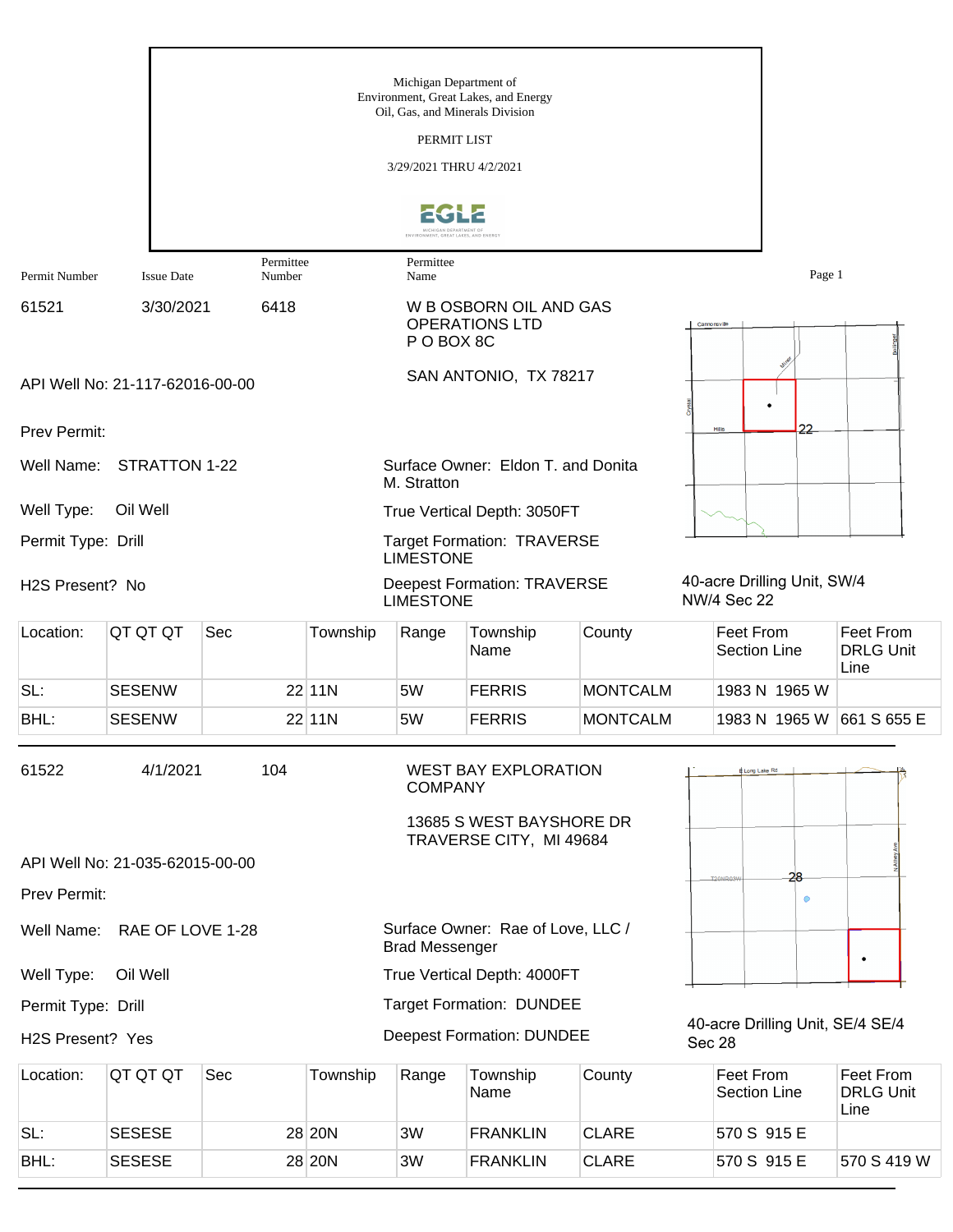|                                                      |                                 |                     |          | Michigan Department of<br>PERMIT LIST<br>3/29/2021 THRU 4/2/2021<br>ENVIRONMENT, GREAT LAKES, AND ENERG' | Environment, Great Lakes, and Energy<br>Oil, Gas, and Minerals Division                |        |                                  |                           |                                       |
|------------------------------------------------------|---------------------------------|---------------------|----------|----------------------------------------------------------------------------------------------------------|----------------------------------------------------------------------------------------|--------|----------------------------------|---------------------------|---------------------------------------|
| Permit Number                                        | <b>Issue Date</b>               | Permittee<br>Number |          | Permittee<br>Name                                                                                        |                                                                                        |        |                                  | Page 2                    |                                       |
| 61523                                                | 4/2/2021                        | 4605                |          | в<br>PO BOX 1008                                                                                         | <b>SCHMUDE OIL INC</b><br>2150 S AIRPORT RD WEST SUITE<br>TRAVERSE CITY, MI 49685-1008 |        |                                  | 7 Mile<br><b>T18NR08W</b> | ∾<br>훙                                |
|                                                      | API Well No: 21-133-60857-02-00 |                     |          |                                                                                                          |                                                                                        |        | x                                | 35                        |                                       |
|                                                      | Prev Permit: 60857, 61051       |                     |          |                                                                                                          |                                                                                        |        | Pere Marquette State Trail       |                           |                                       |
| Well Name:                                           | <b>SMITH 1-35B</b>              |                     |          |                                                                                                          | Surface Owner: Fred B. Smith III                                                       |        | US 10                            |                           |                                       |
| Well Type:                                           | Oil Well                        |                     |          |                                                                                                          | True Vertical Depth: 3720FT                                                            |        |                                  | 6 Mile                    | <b>T17NR08W</b>                       |
| Permit Type: Deepen<br>H <sub>2</sub> S Present? Yes |                                 |                     |          |                                                                                                          | <b>Target Formation: DUNDEE</b><br><b>Deepest Formation: DUNDEE</b>                    |        | Sec 35                           |                           | 40-acre Drilling Unit, SW/4 NW/4      |
| Location:                                            | QT QT QT                        | Sec                 | Township | Range                                                                                                    | Township<br>Name                                                                       | County | Feet From<br><b>Section Line</b> |                           | Feet From<br><b>DRLG Unit</b><br>Line |

SL: NENWSW 35 18N 8W OSCEOLA OSCEOLA 2466 S 897 W

BHL: NESWNW 35 18N 8W OSCEOLA OSCEOLA 1789 N 745 W 476 N 568 E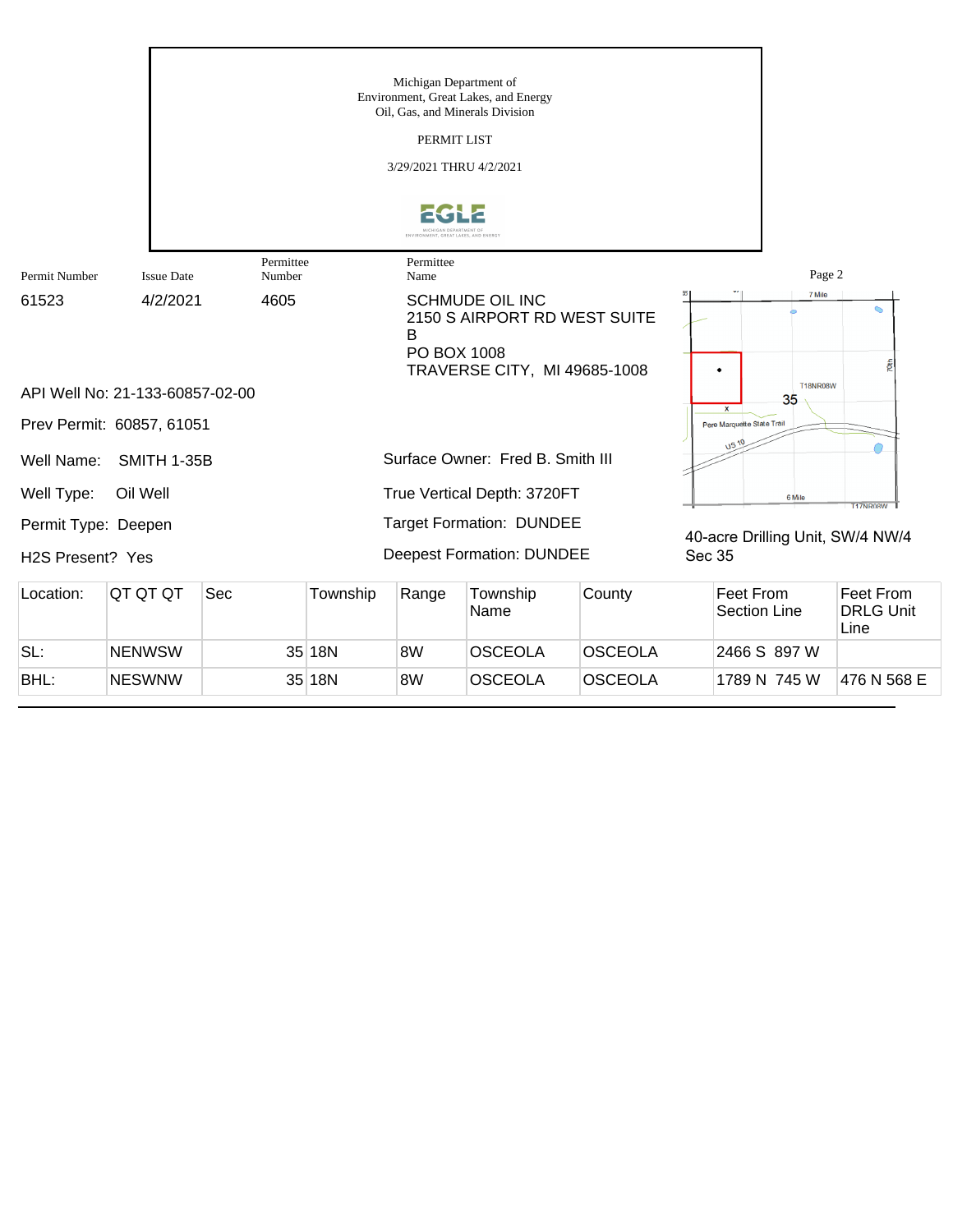Environment, Great Lakes, and Energy

Oil, Gas, and Minerals Division

Updated Permits

3/29/2021 THRU 4/2/2021



Permit Number Permittee Number Permittee Name Page 1

**PLUGGING INSTRUCTIONS ISSUED:**

20378 491

CONSUMERS ENERGY CO 1945 W PARNALL RD JACKSON, MI 49201

API Well Number: 21-005-20378-01-00

Well Name: KOOPMEN, GEO F & DONALD & PETERS,FERDINAND 1

Plug Inst. Issue Date: 3/25/2021

| Location | <b>OT OT OT</b> | <b>Sec</b> Township | Range | Township Name | County         | Feet From Section<br>Line | <b>Feet From DRLG</b><br>Unit |
|----------|-----------------|---------------------|-------|---------------|----------------|---------------------------|-------------------------------|
| SL:      | <b>CNNW</b>     | 9 <sup>4N</sup>     | 14W   | l overisel    | <b>ALLEGAN</b> | 1320 N 1320 W             |                               |
| BHL:     |                 | 9 <sup>4N</sup>     | 14W   | l overisel    | <b>ALLEGAN</b> |                           |                               |

Comment: App to P&A expires on 9/30/21

20528 491

CONSUMERS ENERGY CO

1945 W PARNALL RD JACKSON, MI 49201

API Well Number: 21-005-20528-00-00

Well Name: AVERY; VANDER KOLK; KOLLEN; BOEVE, G T 1

Plug Inst. Issue Date: 3/25/2021

| Location | <b>IOT OT OT</b> | <b>Sec Township</b> | Range | <b>Township Name</b> | County  | Feet From Section<br>Line | <b>Feet From DRLG</b><br>Unit |
|----------|------------------|---------------------|-------|----------------------|---------|---------------------------|-------------------------------|
| SL:      | <b>CNSE</b>      | i I4N               | 14W   | <b>OVERISEL</b>      | ALLEGAN | 1320 N 1320 E             |                               |
| $IBHL$ : |                  | 5 I4N               | 14W   | <b>OVERISEL</b>      | ALLEGAN |                           |                               |

Comment: App to P&A expires on 9/30/21

<u>. . . . . . . . . . . . . . . . .</u>

<u>. . . . . . . .</u>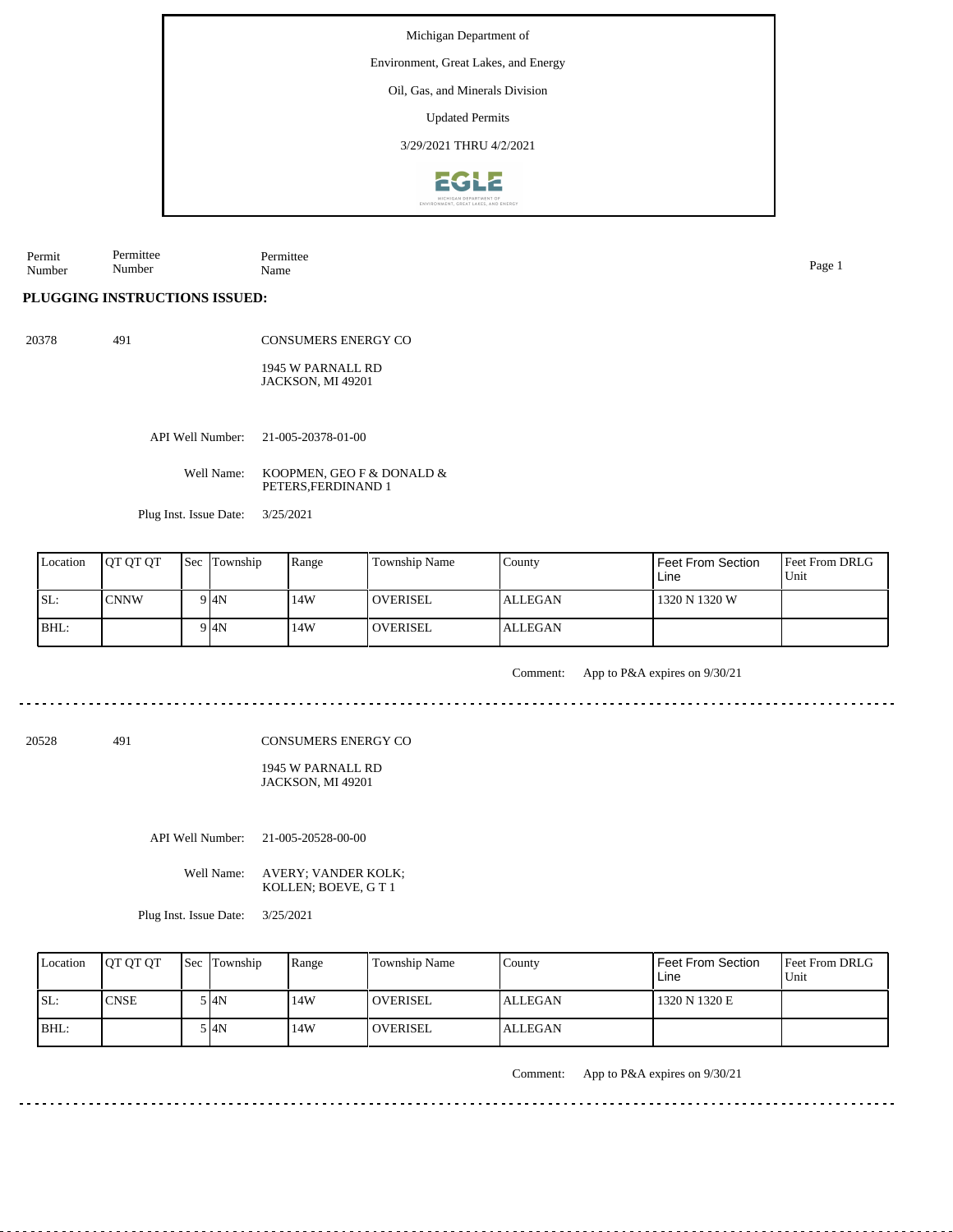#### Environment, Great Lakes, and Energy

Oil, Gas, and Minerals Division

Updated Permits

3/29/2021 THRU 4/2/2021



Permit Number Permittee Number

Permittee Name Page 2

21078 491 CONSUMERS ENERGY CO

> 1945 W PARNALL RD JACKSON, MI 49201

API Well Number: 21-005-21078-00-00

Well Name: VANDERHOOP,B;BLAUMKAMP, WM;BROWER,H;MAYAARD 1

Plug Inst. Issue Date: 3/25/2021

<u>. . . . . . . . .</u>

| Location | <b>IOT OT OT</b> | <b>Sec</b> | Township | Range | Township Name    | County         | <b>Feet From Section</b><br>Line | <b>Feet From DRLG</b><br>Unit |
|----------|------------------|------------|----------|-------|------------------|----------------|----------------------------------|-------------------------------|
| SL:      | <b>CNNE</b>      |            | 44N      | 14W   | <b>LOVERISEL</b> | <b>ALLEGAN</b> | 1320 N 1320 E                    |                               |
| BHL:     |                  |            | .4 I4N   | 14W   | <b>OVERISEL</b>  | <b>ALLEGAN</b> |                                  |                               |

Comment: App to P&A expires on 9/30/21 

21545 491

CONSUMERS ENERGY CO

1945 W PARNALL RD JACKSON, MI 49201

API Well Number: 21-005-21545-00-00

Well Name: CONSUMERS POWER 3

Plug Inst. Issue Date: 3/25/2021

| Location | <b>IOT OT OT</b> | <b>Sec Township</b> | Range | Township Name   | County         | Feet From Section<br>Line | <b>Feet From DRLG</b><br>Unit |
|----------|------------------|---------------------|-------|-----------------|----------------|---------------------------|-------------------------------|
| SL:      | ISWNWNW          | 9 <sup>4N</sup>     | 14W   | <b>OVERISEL</b> | <b>ALLEGAN</b> | 1270 N 50 W               |                               |
| BHL:     | ISWNWNW          | 9 I4N               | 14W   | <b>OVERISEL</b> | <b>ALLEGAN</b> |                           |                               |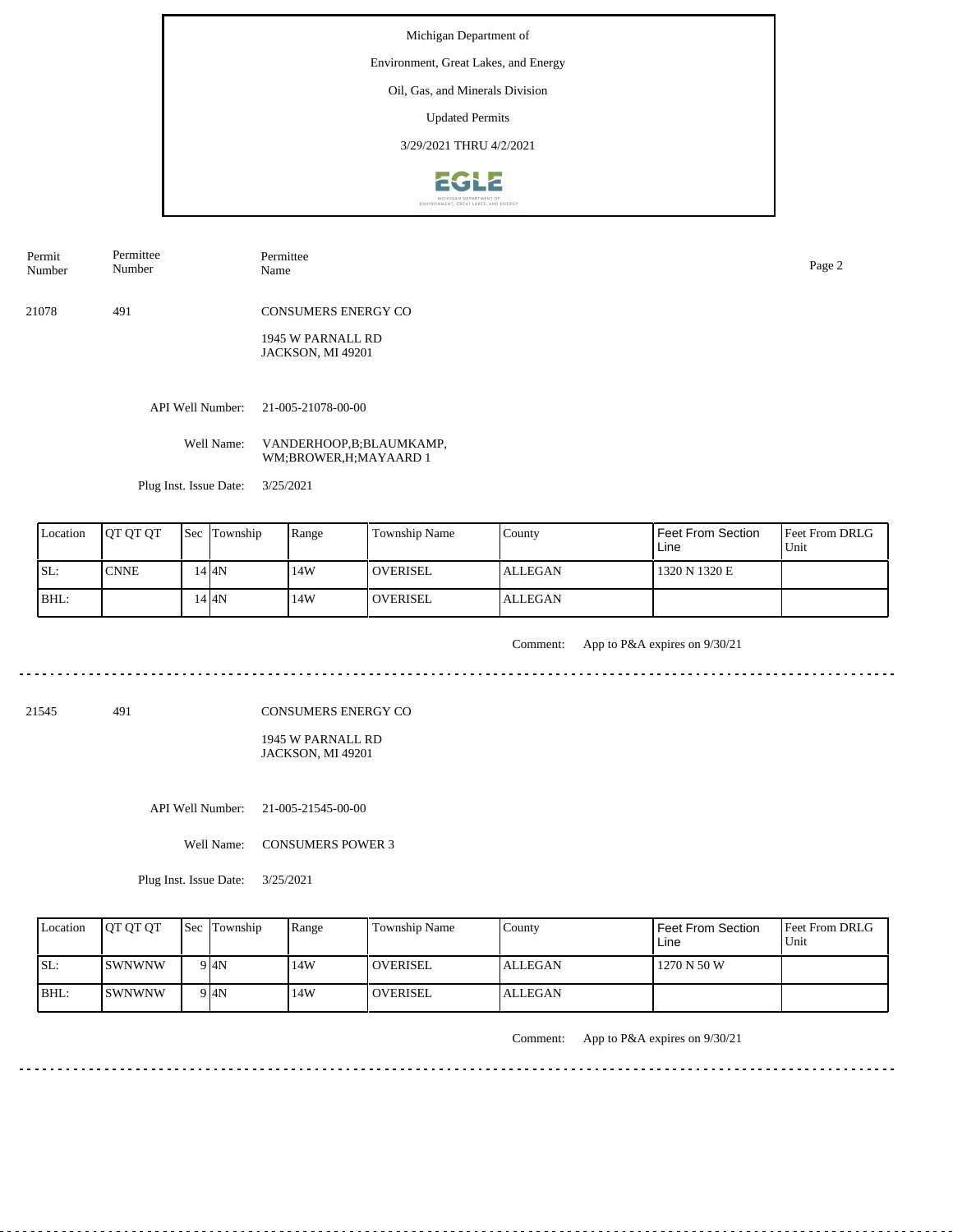#### Environment, Great Lakes, and Energy

Oil, Gas, and Minerals Division

Updated Permits

3/29/2021 THRU 4/2/2021



Permit Number Permittee Number Permittee Name Page 3

22281 491 CONSUMERS ENERGY CO

> 1945 W PARNALL RD JACKSON, MI 49201

API Well Number: 21-005-22281-00-00

Well Name: CONSUMERS POWER COMPANY 226

Plug Inst. Issue Date: 3/25/2021

. . . . . . .

| Location | <b>IOT OT OT</b> | <b>Sec</b> | Township | Range | <b>Township Name</b> | County         | Feet From Section<br>Line | <b>Feet From DRLG</b><br>Unit |
|----------|------------------|------------|----------|-------|----------------------|----------------|---------------------------|-------------------------------|
| SL:      | <b>SENESW</b>    |            | 9I4N     | 14W   | <b>OVERISEL</b>      | <b>ALLEGAN</b> | 1270 N 75 E               |                               |
| BHL:     | <b>SENESW</b>    |            | 9 I4N    | 14W   | <b>OVERISEL</b>      | <b>ALLEGAN</b> |                           |                               |

Comment: App to P&A expires on 9/30/21 

22313 491

CONSUMERS ENERGY CO

1945 W PARNALL RD JACKSON, MI 49201

API Well Number: 21-005-22313-00-00

Well Name: CONSUMERS POWER COMPANY 231

Plug Inst. Issue Date: 3/25/2021

| Location | <b>OT OT OT</b> | <b>Sec Township</b> | Range | Township Name   | County         | <b>Feet From Section</b><br>Line | <b>Feet From DRLG</b><br>Unit |
|----------|-----------------|---------------------|-------|-----------------|----------------|----------------------------------|-------------------------------|
| SL:      | <b>INWNESW</b>  | 5 I4N               | 14W   | <b>OVERISEL</b> | <b>ALLEGAN</b> | 50 N 1270 E                      |                               |
| IBHL:    | <b>INWNESW</b>  | 15 I4N              | 14W   | <b>OVERISEL</b> | ALLEGAN        |                                  |                               |

Comment: App to P&A expires on 9/30/21

 $- - - - - -$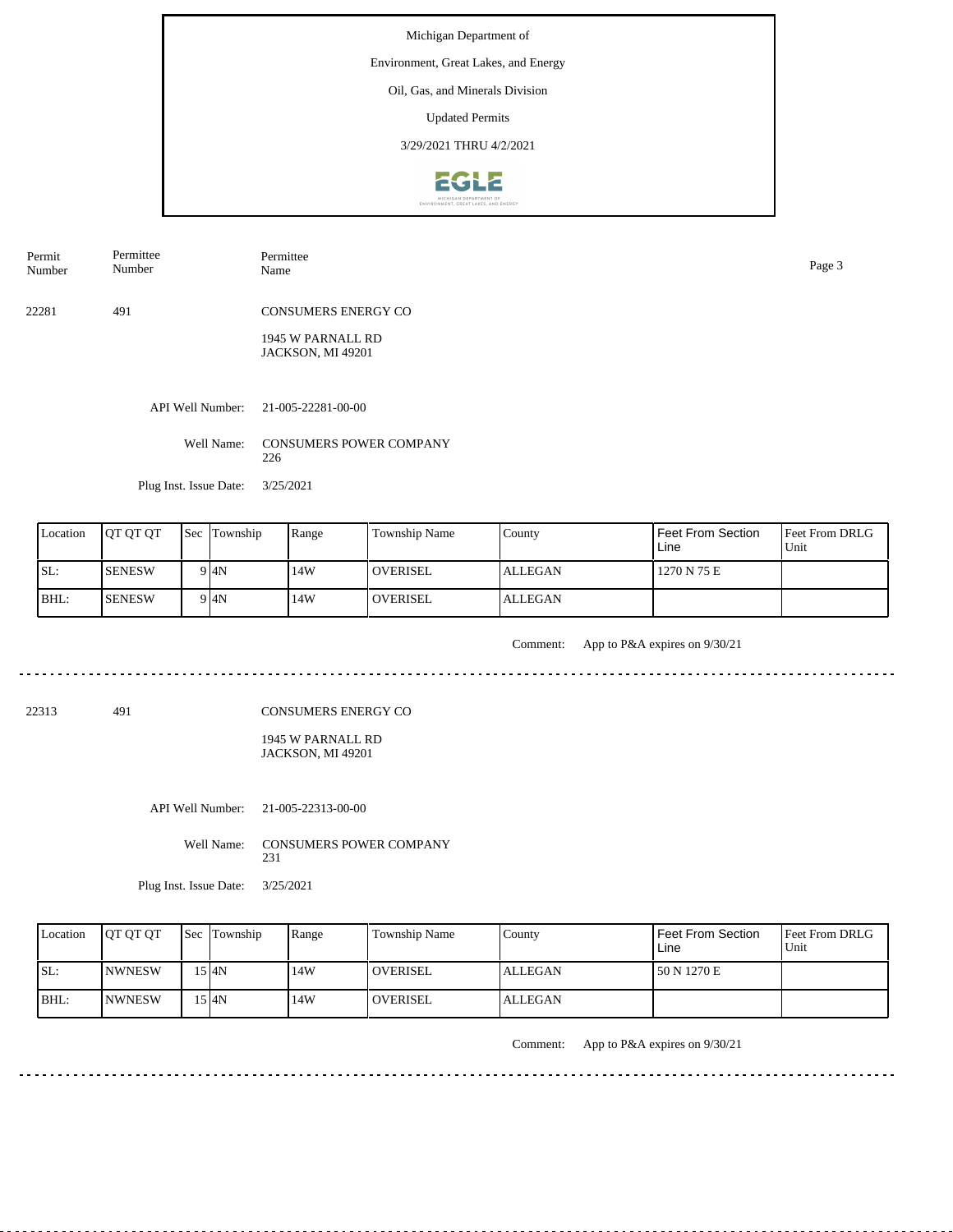#### Environment, Great Lakes, and Energy

Oil, Gas, and Minerals Division

Updated Permits

3/29/2021 THRU 4/2/2021



Permit Number Permittee Number Permittee Name Page 4

22359 491 CONSUMERS ENERGY CO

> 1945 W PARNALL RD JACKSON, MI 49201

API Well Number: 21-005-22359-00-00

Well Name: CONSUMERS POWER COMPANY 223

Plug Inst. Issue Date: 3/25/2021

. . . . . . . .

| Location | <b>IOT OT OT</b> | <b>Sec</b> | Township          | Range | <b>Township Name</b> | County         | Feet From Section<br>Line | <b>Feet From DRLG</b><br>Unit |
|----------|------------------|------------|-------------------|-------|----------------------|----------------|---------------------------|-------------------------------|
| SL:      | <b>NENENE</b>    |            | 8 4N              | 14W   | <b>OVERISEL</b>      | <b>ALLEGAN</b> | 50 N 50 E                 |                               |
| BHL:     | <b>NENENE</b>    |            | 8 <sup>1</sup> 4N | 14W   | <b>OVERISEL</b>      | <b>ALLEGAN</b> |                           |                               |

Comment: App to P&A expires on 9/30/21

23107 491

CONSUMERS ENERGY CO

1945 W PARNALL RD JACKSON, MI 49201

API Well Number: 21-005-23107-00-00

Well Name: CONSUMERS POWER 247

Plug Inst. Issue Date: 3/25/2021

| Location | <b>IOT OT OT</b> | <b>Sec</b> Township | Range | <b>Township Name</b> | County         | <b>Feet From Section</b><br>Line | <b>Feet From DRLG</b><br>Unit |
|----------|------------------|---------------------|-------|----------------------|----------------|----------------------------------|-------------------------------|
| ISL:     | <b>INENWSE</b>   | 9 4N                | 14W   | <b>OVERISEL</b>      | <b>ALLEGAN</b> | 150 N 1293 W                     |                               |
| BHL:     | <b>INENWSE</b>   | 9 4N                | 14W   | <b>OVERISEL</b>      | ALLEGAN        |                                  |                               |

Comment: App to P&A expires on 9/30/21

. . . . . . . . . . . . . . . . . . . .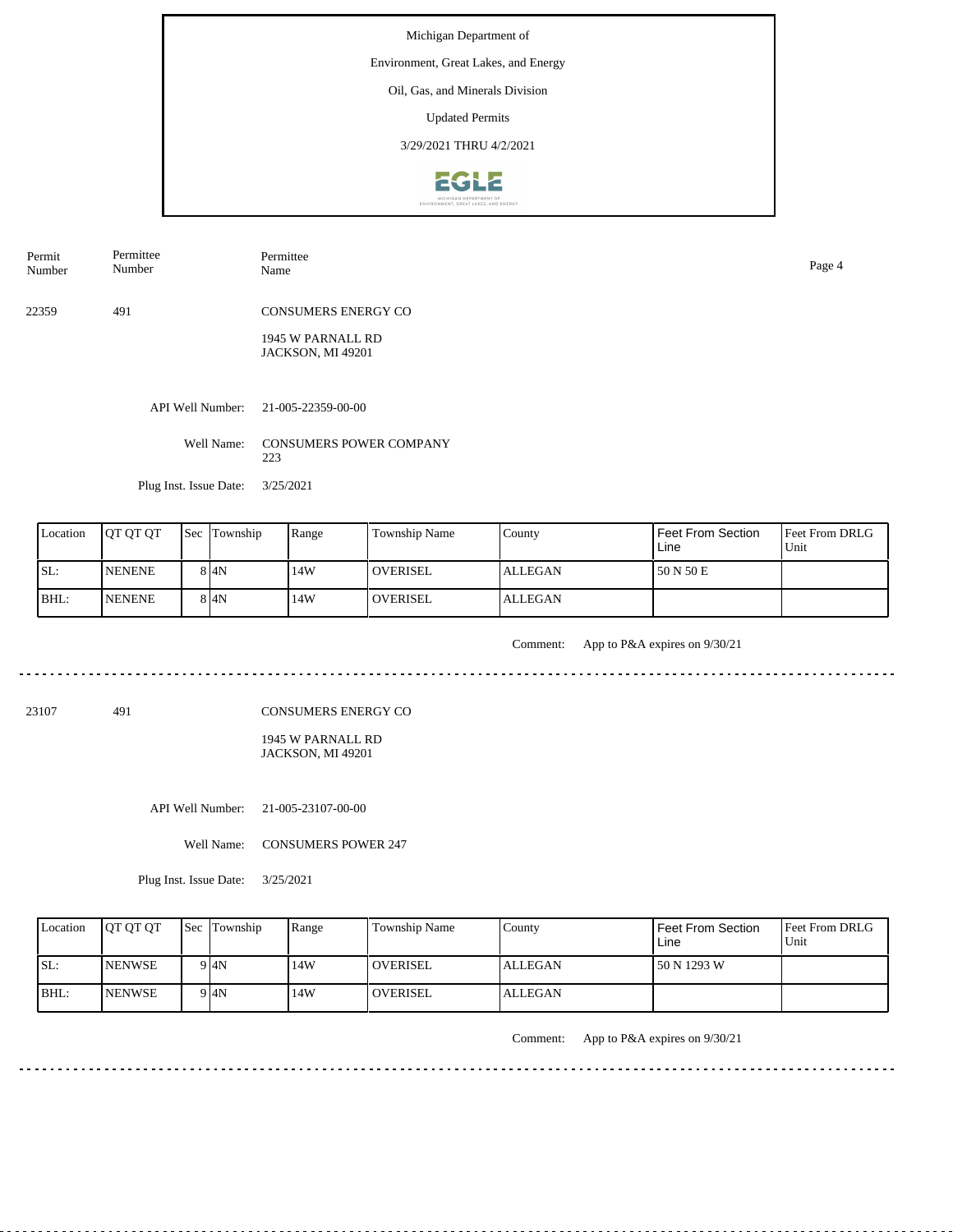#### Environment, Great Lakes, and Energy

Oil, Gas, and Minerals Division

Updated Permits

3/29/2021 THRU 4/2/2021



| Permit<br>Number | Permittee<br>Number | Permittee<br>Name | Page 5 |
|------------------|---------------------|-------------------|--------|
|                  |                     |                   |        |

23238 491 CONSUMERS ENERGY CO

> 1945 W PARNALL RD JACKSON, MI 49201

API Well Number: 21-005-23238-00-00

Well Name: CONSUMERS POWER CO 279

Plug Inst. Issue Date: 3/25/2021

| Location | <b>IOT OT OT</b> | <b>Sec Township</b> | Range | Township Name   | County         | I Feet From Section<br>Line | <b>Feet From DRLG</b><br>l Unit |
|----------|------------------|---------------------|-------|-----------------|----------------|-----------------------------|---------------------------------|
| ISL:     | <b>ICNNWSE</b>   | $22$ $4N$           | 14W   | <b>OVERISEL</b> | <b>ALLEGAN</b> | 660 N 660 W                 |                                 |
| BHL:     | <b>CNNWSE</b>    | $22$ $4N$           | 14W   | <b>OVERISEL</b> | <b>ALLEGAN</b> |                             |                                 |

. . . . . . . . . . . . . .

Comment: App to P&A expires on 9/30/21

23245 491

CONSUMERS ENERGY CO

1945 W PARNALL RD JACKSON, MI 49201

API Well Number: 21-005-23245-00-00

Well Name: CONSUMERS POWER CO 255

Plug Inst. Issue Date: 3/25/2021

| Location | <b>OT OT OT</b> | <b>Sec</b> Township | Range | <b>Township Name</b> | County         | Feet From Section<br>Line | Feet From DRLG<br>Unit |
|----------|-----------------|---------------------|-------|----------------------|----------------|---------------------------|------------------------|
| ISL:     | <b>INWNWSE</b>  | 16 <sub>4N</sub>    | 14W   | <b>OVERISEL</b>      | <b>ALLEGAN</b> | 555 N 633 W               |                        |
| BHL:     | <b>INWNWSE</b>  | 16 I4N              | 14W   | <b>OVERISEL</b>      | <b>ALLEGAN</b> |                           |                        |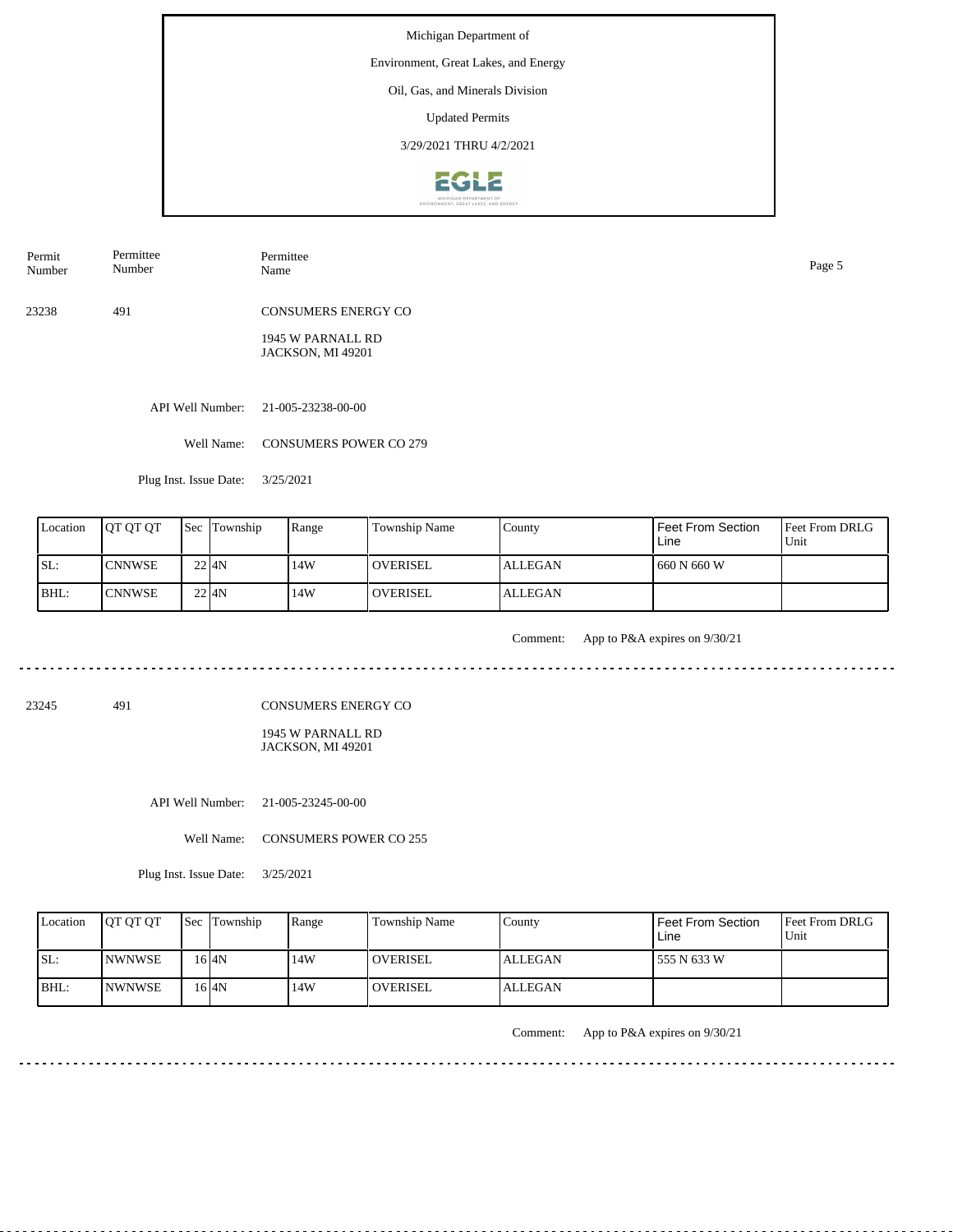#### Environment, Great Lakes, and Energy

Oil, Gas, and Minerals Division

Updated Permits

3/29/2021 THRU 4/2/2021



| Permit<br>Number | Permittee<br>Number | Permittee<br>Name                             | Page 6 |
|------------------|---------------------|-----------------------------------------------|--------|
| 29594            | 5095                | <b>OMIMEX ENERGY INC</b>                      |        |
|                  |                     | 7950 JOHN T. WHITE ROAD<br>FT WORTH, TX 76120 |        |

API Well Number: 21-025-29594-00-00

Well Name: REID, MARION 1

Plug Inst. Issue Date: 1/16/2020

| Location | <b>IOT OT OT</b> |                     | <b>Sec Township</b> | Range | Township Name    | County          | Feet From Section<br>Line | <b>Feet From DRLG</b><br>Unit |
|----------|------------------|---------------------|---------------------|-------|------------------|-----------------|---------------------------|-------------------------------|
| ISL:     | <b>ISWNENW</b>   | 35 I <sub>1</sub> S |                     | 7W    | <b>PENNFIELD</b> | <b>ICALHOUN</b> | 750 N 860 E               | 1750 N 860 E                  |
| BHL:     | <b>SWNENW</b>    | $35$  1S            |                     | 7W    | <b>PENNFIELD</b> | <b>CALHOUN</b>  |                           |                               |

. . . . . . . . . . . . . .

Comment: App to P&A expires on 1/16/21

<u>. . . . . . . .</u>

30109 5095

OMIMEX ENERGY INC

7950 JOHN T. WHITE ROAD FT WORTH, TX 76120

API Well Number: 21-025-30109-00-00

Well Name: CHRISTOPHEL, E C UNIT 1

Plug Inst. Issue Date: 1/23/2020

| Location | <b>OT OT OT</b> | <b>Sec</b> Township | Range | <b>Township Name</b> | County           | Feet From Section<br>Line | Feet From DRLG<br>Unit |
|----------|-----------------|---------------------|-------|----------------------|------------------|---------------------------|------------------------|
| ISL:     | <b>INWSWSW</b>  | 36 <sub>1</sub> 1 5 | 7W    | PENNFIELD            | ICALHOUN         | 1860 S 600 W              | 1469 N 600 W           |
| BHL:     | <b>INWSWSW</b>  | 36 <sub>1</sub> 1 S | 7W    | PENNFIELD            | <b>I</b> CALHOUN |                           |                        |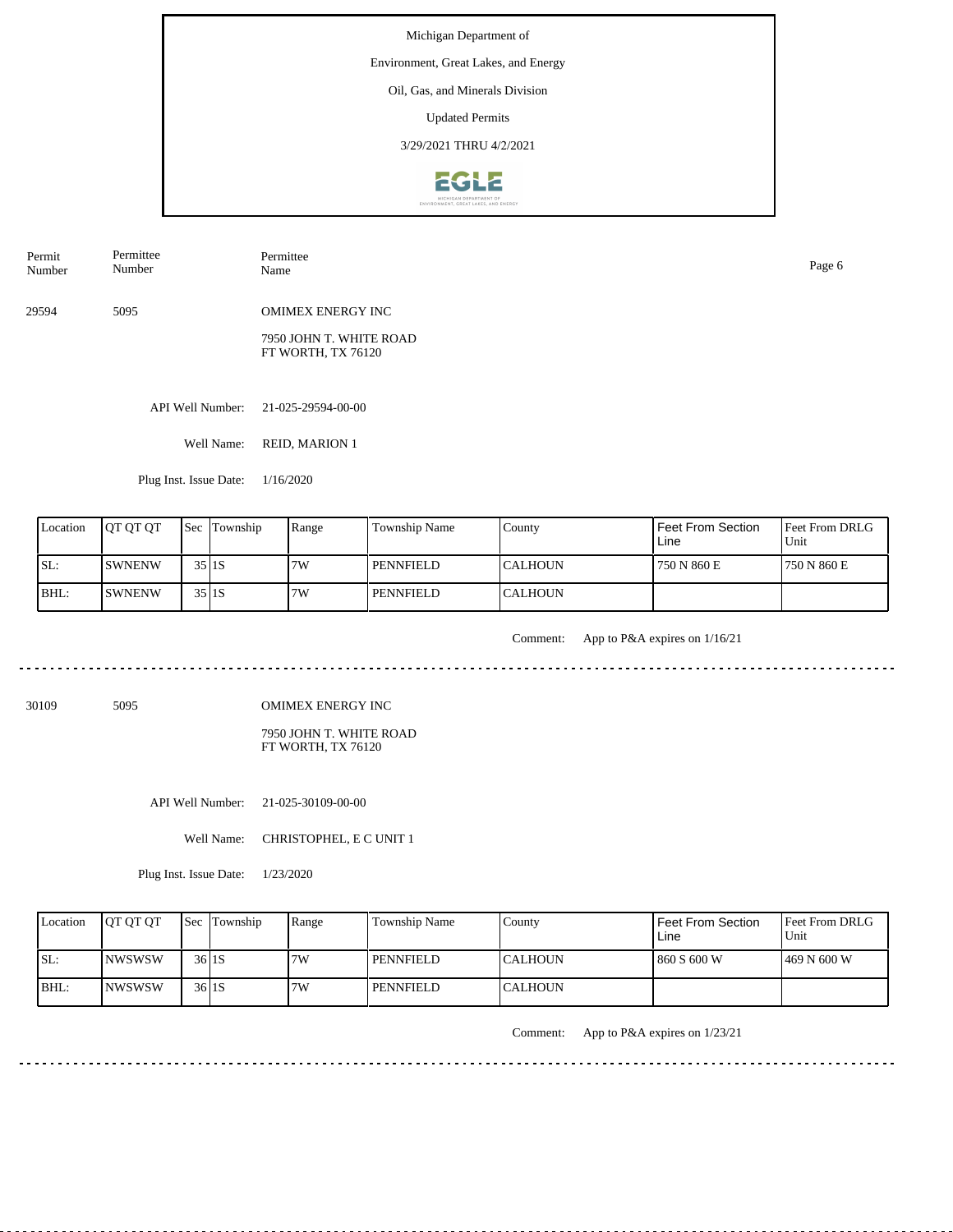#### Environment, Great Lakes, and Energy

Oil, Gas, and Minerals Division

Updated Permits

3/29/2021 THRU 4/2/2021



| Permit<br>Number | Permittee<br>Number | Permittee<br>Name                             | Page 7 |
|------------------|---------------------|-----------------------------------------------|--------|
| 30157            | 5095                | <b>OMIMEX ENERGY INC</b>                      |        |
|                  |                     | 7950 JOHN T. WHITE ROAD<br>FT WORTH, TX 76120 |        |

API Well Number: 21-025-30157-00-00

Well Name: KANITZ UNIT 1

Plug Inst. Issue Date: 2/11/2020

| Location | <b>IOT OT OT</b> |           | <b>Sec</b> Township | Range | <b>Township Name</b> | County         | <b>Feet From Section</b><br>Line | <b>Feet From DRLG</b><br>Unit |
|----------|------------------|-----------|---------------------|-------|----------------------|----------------|----------------------------------|-------------------------------|
| ISL:     | <b>ISESWSW</b>   | $26$  1S  |                     | 7W    | PENNFIELD            | ICALHOUN       | 460 S 1160 W                     | 460 S 1160 W                  |
| BHL:     | <b>ISESWSW</b>   | $26$   1S |                     | 7W    | <b>PENNFIELD</b>     | <b>CALHOUN</b> |                                  |                               |

<u>. . . . . . . . . . . . . .</u>

Comment: App to P&A expires on 2/11/21

<u>. . . . . . . . . . .</u>

 $- - - -$ 

30180 5095

OMIMEX ENERGY INC

7950 JOHN T. WHITE ROAD FT WORTH, TX 76120

API Well Number: 21-025-30180-00-00

Well Name: CHRISTOPHEL, HAROLD UNIT 1

Plug Inst. Issue Date: 2/11/2020

| Location | <b>OT OT OT</b> | <b>Sec</b> Township | Range | Township Name | County    | <b>Feet From Section</b><br>∟ine | <b>Feet From DRLG</b><br>Unit |
|----------|-----------------|---------------------|-------|---------------|-----------|----------------------------------|-------------------------------|
| ISL:     | <b>ISWNWSW</b>  | 36 <sub>1</sub> 1 5 | 7W    | PENNFIELD     | ICALHOUN  | 860 N 460 W                      | 1460 S 460 W                  |
| BHL:     | <b>ISWNWSW</b>  | 36 <sub>1</sub> 1 5 | 7W    | PENNFIELD     | ICALHOUN. |                                  |                               |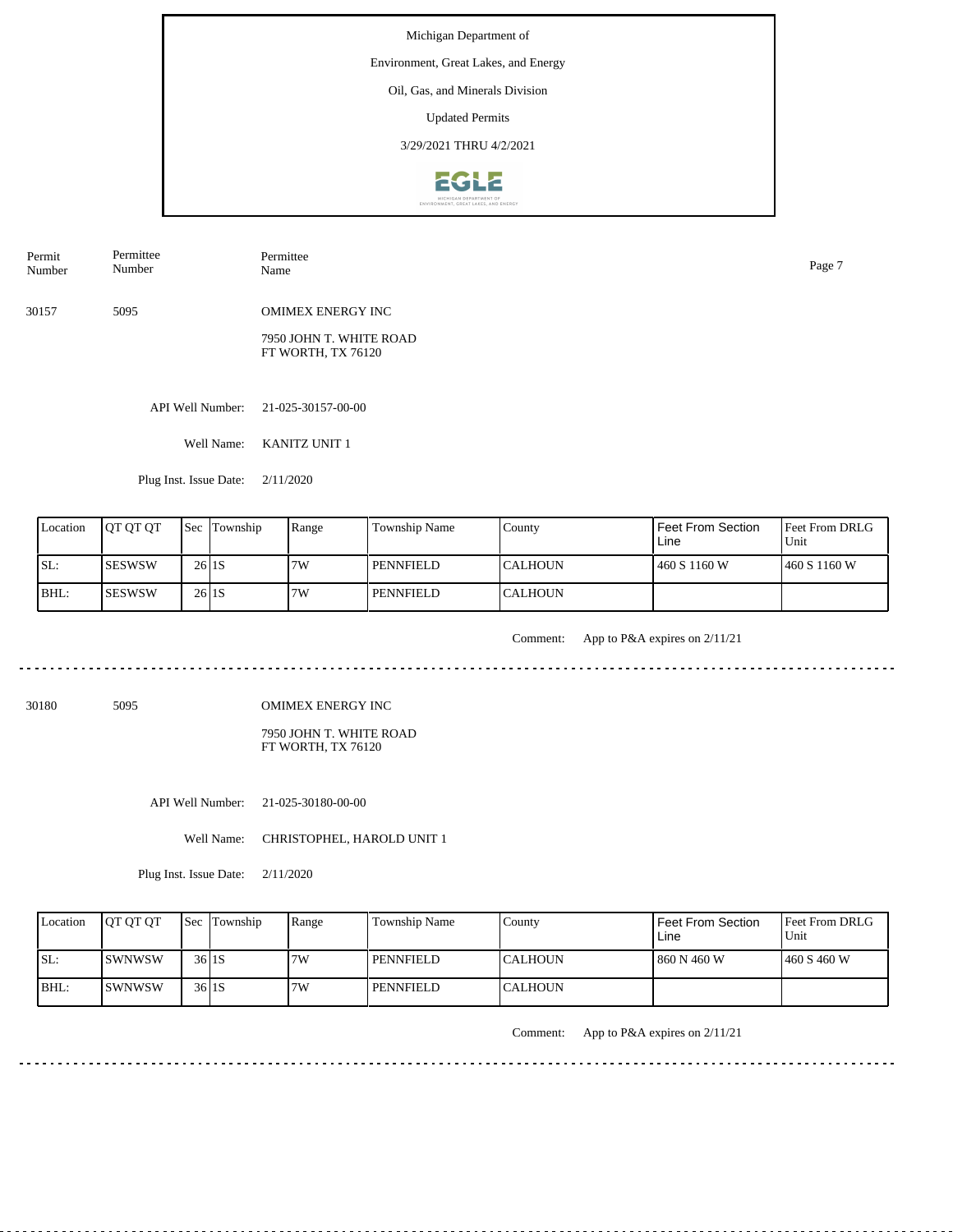#### Environment, Great Lakes, and Energy

Oil, Gas, and Minerals Division

Updated Permits

3/29/2021 THRU 4/2/2021



| Permit<br>Number | Permittee<br>Number | Permittee<br>Name        | Page 8 |
|------------------|---------------------|--------------------------|--------|
| 30181            | 5095                | <b>OMIMEX ENERGY INC</b> |        |
|                  |                     | 7950 JOHN T. WHITE ROAD  |        |

API Well Number: 21-025-30181-00-00

Well Name: BOYER, LYLE UNIT 1

FT WORTH, TX 76120

Plug Inst. Issue Date: 1/16/2020

| Location | <b>OT OT OT</b> |          | <b>Sec</b> Township | Range | <b>Township Name</b> | County          | Feet From Section<br>Line | <b>Feet From DRLG</b><br>Unit |
|----------|-----------------|----------|---------------------|-------|----------------------|-----------------|---------------------------|-------------------------------|
| SL:      | <b>INWNWSE</b>  | 35 I 1 S |                     | 7W    | PENNFIELD            | <b>ICALHOUN</b> | 470 N 498 W               | 1470 N 498 W                  |
| BHL:     | <b>INWNWSE</b>  |          | $35$  1S            | 7W    | <b>PENNFIELD</b>     | <b>ICALHOUN</b> |                           |                               |

<u>. . . . . . . . . . . . . . .</u>

Comment: App to P&A expires on 1/16/21

30229 5095

OMIMEX ENERGY INC

7950 JOHN T. WHITE ROAD FT WORTH, TX 76120

API Well Number: 21-025-30229-00-00

Well Name: CHRISTOPHEL & SUTHERLAND UNIT 1

Plug Inst. Issue Date: 1/24/2020

| Location | <b>IOT OT OT</b> | <b>Sec</b> Township | Range | Township Name    | County           | Feet From Section<br>Line | <b>Feet From DRLG</b><br>Unit |
|----------|------------------|---------------------|-------|------------------|------------------|---------------------------|-------------------------------|
| ISL:     | <b>INENESE</b>   | 35 <sub>I1S</sub>   | 7W    | <b>PENNFIELD</b> | <b>I</b> CALHOUN | 470 N 460 E               | 1470 N 460 E                  |
| BHL:     | <b>INENESE</b>   | 35 I 1 S            | 7W    | <b>PENNFIELD</b> | <b>I</b> CALHOUN |                           |                               |

Comment: App to P&A expires on 1/24/21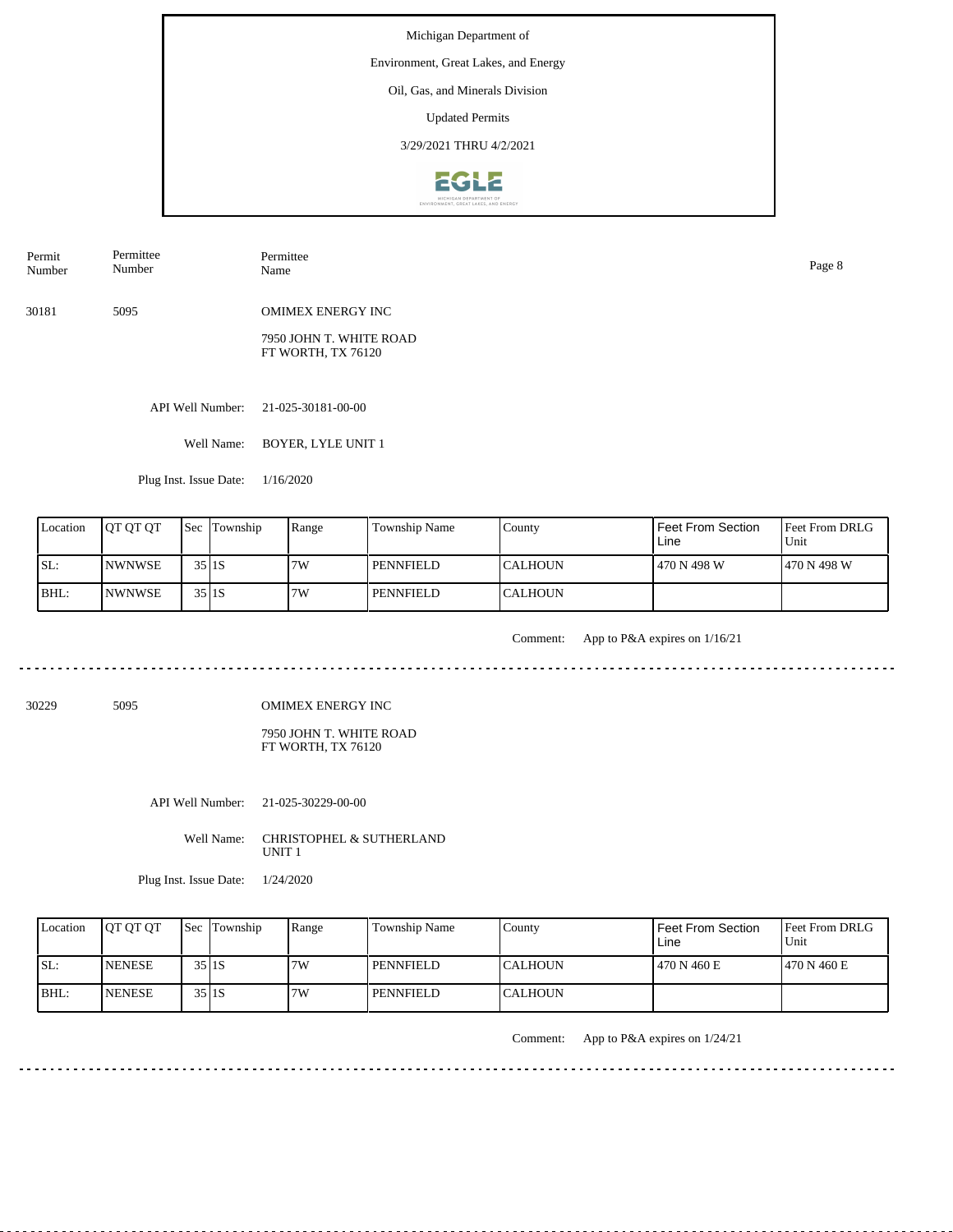#### Environment, Great Lakes, and Energy

Oil, Gas, and Minerals Division

Updated Permits

3/29/2021 THRU 4/2/2021



| Permit<br>Number | Permittee<br>Number | Permittee<br>Name                             | Page 9 |
|------------------|---------------------|-----------------------------------------------|--------|
| 30232            | 5095                | <b>OMIMEX ENERGY INC</b>                      |        |
|                  |                     | 7950 JOHN T. WHITE ROAD<br>FT WORTH, TX 76120 |        |

API Well Number: 21-025-30232-00-00

Well Name: MCFADDEN UNIT 1

Plug Inst. Issue Date: 1/23/2020

| Location | <b>OT OT OT</b> |                   | <b>Sec</b> Township | Range | <b>Township Name</b> | County          | Feet From Section<br>Line | <b>Feet From DRLG</b><br>Unit |
|----------|-----------------|-------------------|---------------------|-------|----------------------|-----------------|---------------------------|-------------------------------|
| SL:      | <b>ISENWSE</b>  | 27 <sub>I1S</sub> |                     | 7W    | PENNFIELD            | <b>ICALHOUN</b> | l 878 N 876 W             | 1878 N 460 E                  |
| BHL:     | <b>SENWSE</b>   | 27 <sub>I1S</sub> |                     | 7W    | <b>PENNFIELD</b>     | <b>ICALHOUN</b> |                           |                               |

. . . . . . . . . . . . . .

Comment: App to P&A expires on 1/23/21

<u>. . . . . . . . . . . . .</u>

30248 5095

OMIMEX ENERGY INC

7950 JOHN T. WHITE ROAD FT WORTH, TX 76120

API Well Number: 21-025-30248-00-00

Well Name: CHURCH, L D UNIT 1

Plug Inst. Issue Date: 3/3/2020

| Location | <b>OT OT OT</b> | <b>Sec</b> Township | Range | Township Name | County    | Feet From Section<br>∟ine | <b>Feet From DRLG</b><br>Unit |
|----------|-----------------|---------------------|-------|---------------|-----------|---------------------------|-------------------------------|
| ISL:     | <b>INENESW</b>  | $35$ Is             | 7W    | PENNFIELD     | ICALHOUN  | 476 N 477 E               | 1476 N 477 E                  |
| BHL:     | <b>INENESW</b>  | 35 <sub>I1S</sub>   | 7W    | PENNFIELD     | ICALHOUN. |                           |                               |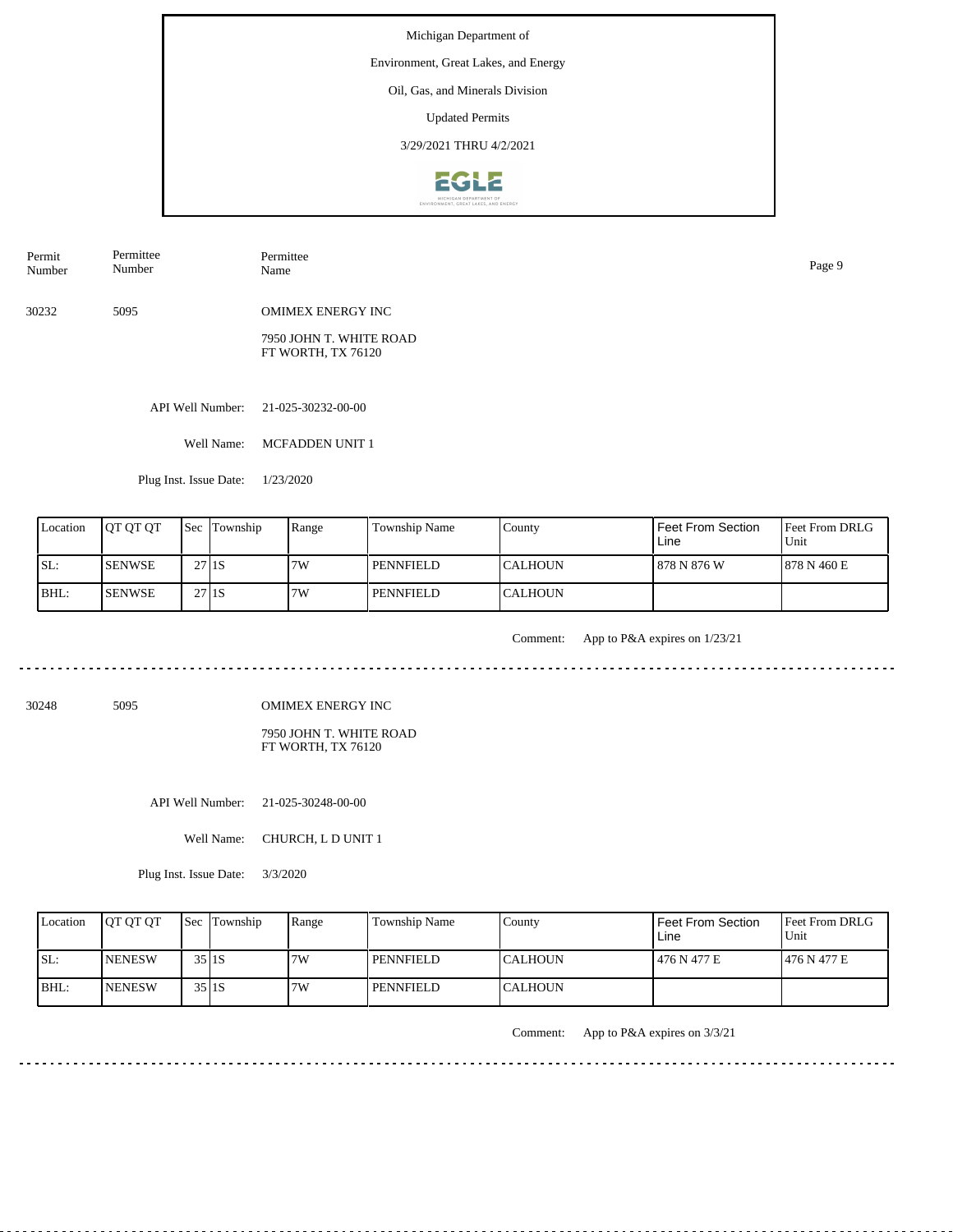#### Environment, Great Lakes, and Energy

Oil, Gas, and Minerals Division

Updated Permits

3/29/2021 THRU 4/2/2021



| Permit<br>Number | Permittee<br>Number | Permittee<br>Name                             | Page 10 |
|------------------|---------------------|-----------------------------------------------|---------|
| 30669            | 5095                | <b>OMIMEX ENERGY INC</b>                      |         |
|                  |                     | 7950 JOHN T. WHITE ROAD<br>FT WORTH, TX 76120 |         |

API Well Number: 21-025-30669-00-00

Well Name: NEUMEYER UNIT 1

Plug Inst. Issue Date: 1/24/2020

| Location | <b>OT OT OT</b> | <b>Sec Township</b> | Range | <b>Township Name</b> | County         | <b>Feet From Section</b><br>Line | <b>Feet From DRLG</b><br>Unit |
|----------|-----------------|---------------------|-------|----------------------|----------------|----------------------------------|-------------------------------|
| ISL:     | <b>INENWSE</b>  | $19$   1S           | 16W   | <b>CONVIS</b>        | ICALHOUN       | 473 N 834 W                      | 1473 N 493 E                  |
| BHL:     | <b>INENWSE</b>  | $19$   1S           | 16W   | <b>CONVIS</b>        | <b>CALHOUN</b> |                                  |                               |

. . . . . . . . . . . . . .

Comment: App to P&A expires on 1/24/21

31319 5095

OMIMEX ENERGY INC

7950 JOHN T. WHITE ROAD FT WORTH, TX 76120

API Well Number: 21-025-31319-00-00

Well Name: PENNFIELD 35 UNIT 11-2

Plug Inst. Issue Date: 1/16/2020

| Location | <b>OT OT OT</b> | <b>Sec</b> Township | Range | <b>Township Name</b> | County           | Feet From Section<br>Line | Feet From DRLG<br>Unit |
|----------|-----------------|---------------------|-------|----------------------|------------------|---------------------------|------------------------|
| ISL:     | <b>INESENW</b>  | 35 I 1 S            | 7W    | PENNFIELD            | ICALHOUN         | 1050 S 135 E              |                        |
| BHL:     | <b>INESENW</b>  | 35 I 1 S            | 7W    | PENNFIELD            | <b>I</b> CALHOUN |                           |                        |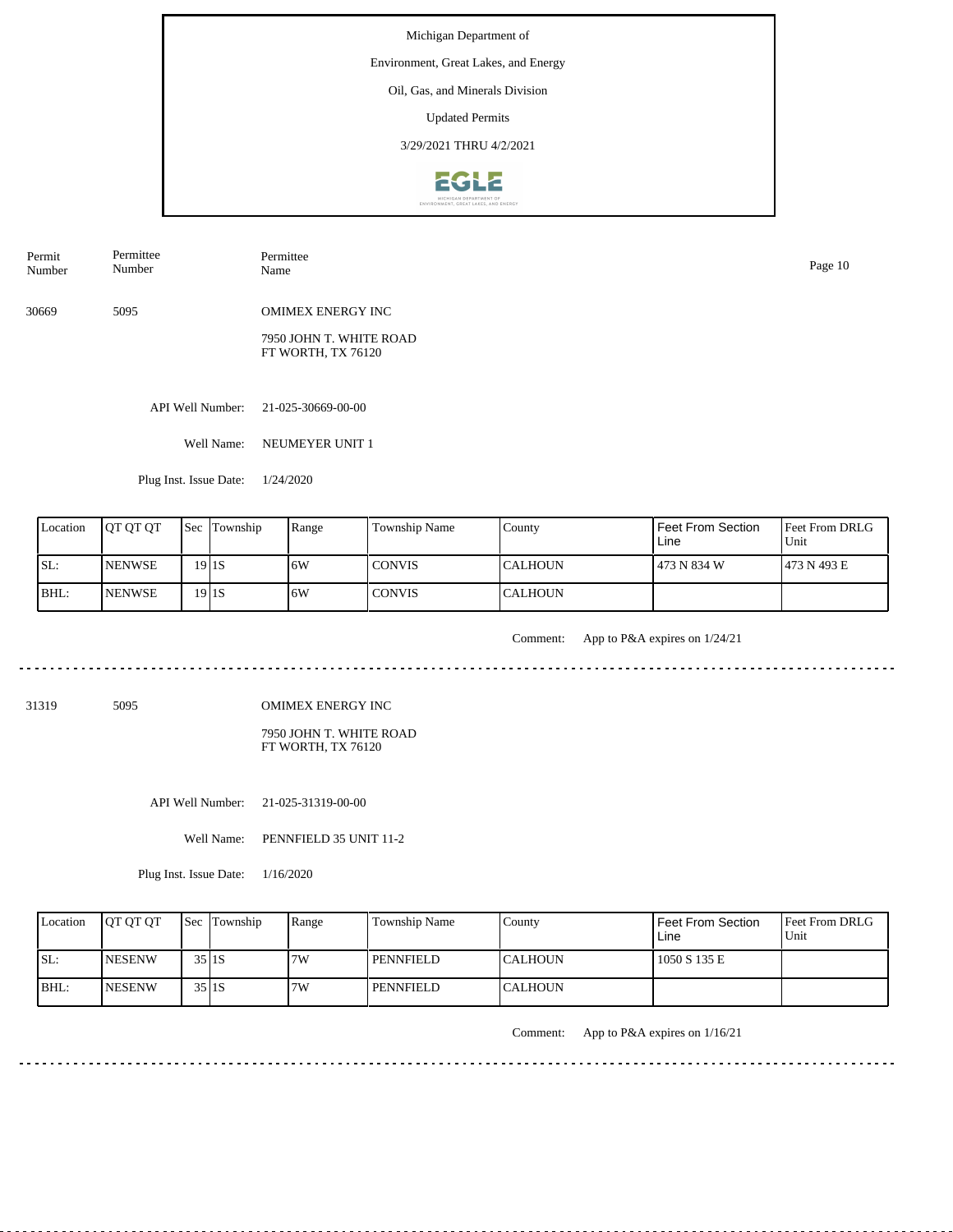Michigan Department of Environment, Great Lakes, and Energy Oil, Gas, and Minerals Division Updated Permits 3/29/2021 THRU 4/2/2021**EGLE** 

| Permit<br>Number | Permittee<br>Number    | Permittee<br>Name                             |                           | Page 11 |
|------------------|------------------------|-----------------------------------------------|---------------------------|---------|
| 31503            | 5095                   | <b>OMIMEX ENERGY INC</b>                      |                           |         |
|                  |                        | 7950 JOHN T. WHITE ROAD<br>FT WORTH, TX 76120 |                           |         |
|                  |                        |                                               |                           |         |
|                  | API Well Number:       | 21-025-31315-01-00                            |                           |         |
|                  | Well Name:             | PENNFIELD 35 UNIT 1-A WIW                     | True Vertical Depth: 3037 |         |
|                  | Plug Inst. Issue Date: | 3/3/2020                                      |                           |         |
|                  |                        |                                               |                           |         |

| Location | <b>OT OT OT</b> | l Sec             | Township | Range | Township Name    | County          | Feet From Section<br>Line | <b>Feet From DRLG</b><br>Unit |
|----------|-----------------|-------------------|----------|-------|------------------|-----------------|---------------------------|-------------------------------|
| SL:      | <b>NESESE</b>   | 27 <sub>I1S</sub> |          | 7W    | <b>PENNFIELD</b> | <b>ICALHOUN</b> | 1250 S 0 E                |                               |
| BHL:     | <b>NESESE</b>   | 27 <sub>I1S</sub> |          | 7W    | <b>PENNFIELD</b> | <b>CALHOUN</b>  | 1081 S 226 E              |                               |

. . . . . . . . . . . . . . .

Comment: App to P&A expires on 3/3/21

31774 5095

OMIMEX ENERGY INC

7950 JOHN T. WHITE ROAD FT WORTH, TX 76120

API Well Number: 21-025-30233-01-00

Well Name: PENNFIELD 35 UNIT WIW 1-1

True Vertical Depth: 3113

Plug Inst. Issue Date: 1/23/2020

| Location | <b>OT OT OT</b> |                   | <b>Sec</b> Township | Range | <b>Township Name</b> | County          | Feet From Section<br>Line | <b>Feet From DRLG</b><br>Unit |
|----------|-----------------|-------------------|---------------------|-------|----------------------|-----------------|---------------------------|-------------------------------|
| SL:      | <b>NESENE</b>   | 27 <sub>I1S</sub> |                     | 7W    | <b>PENNFIELD</b>     | <b>ICALHOUN</b> | 875 S 600 E               |                               |
| BHL:     | <b>SESENE</b>   | 27 <sub>I1S</sub> |                     | 7W    | <b>PENNFIELD</b>     | <b>ICALHOUN</b> | 541 S 470 E               | 1794 N 470 E                  |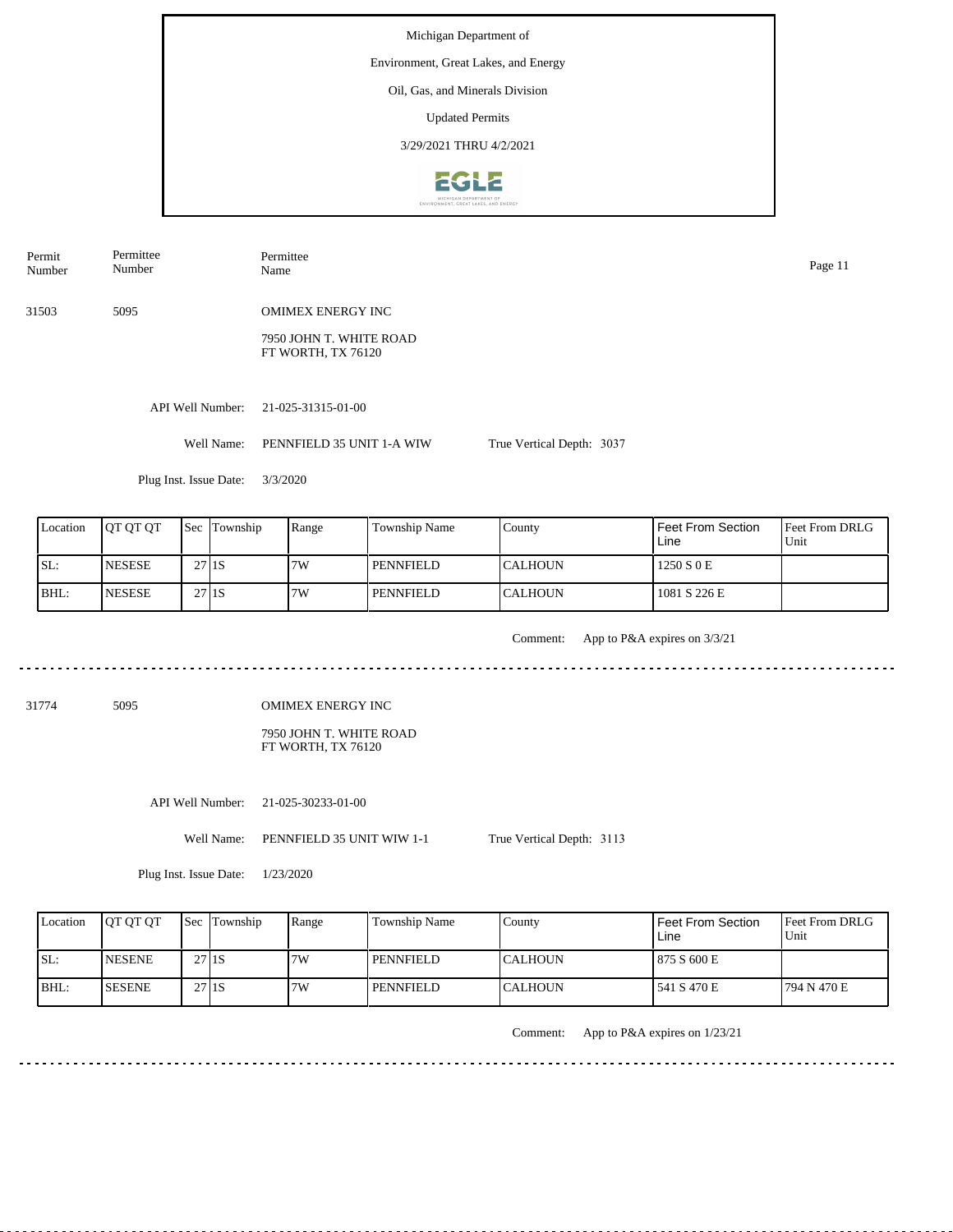Michigan Department of Environment, Great Lakes, and Energy Oil, Gas, and Minerals Division Updated Permits 3/29/2021 THRU 4/2/2021**EGLE** 

| Permit<br>Number | Permittee<br>Number    | Permittee<br>Name                                                         |                           |  |  |  |  |
|------------------|------------------------|---------------------------------------------------------------------------|---------------------------|--|--|--|--|
| 36958            | 5095                   | <b>OMIMEX ENERGY INC</b><br>7950 JOHN T. WHITE ROAD<br>FT WORTH, TX 76120 |                           |  |  |  |  |
|                  | API Well Number:       | 21-025-36878-01-00                                                        |                           |  |  |  |  |
|                  | Well Name:             | PENNFIELD 35 UNIT 1-2A                                                    | True Vertical Depth: 3040 |  |  |  |  |
|                  | Plug Inst. Issue Date: | 2/11/2020                                                                 |                           |  |  |  |  |

| Location | <b>IOT OT OT</b> | l Sec             | Township | Range | Township Name | Countv         | Feet From Section<br>Line | <b>Feet From DRLG</b><br>Unit |
|----------|------------------|-------------------|----------|-------|---------------|----------------|---------------------------|-------------------------------|
| SL:      | <b>SWSENE</b>    | 27 <sub>I1S</sub> |          | 7W    | l pennfield   | ICALHOUN       | 10 S 1200 E               |                               |
| BHL:     | <b>NWNESE</b>    | 27 <sub>I1S</sub> |          | 7W    | l pennfield   | <b>CALHOUN</b> | 333 N 1200 E              | 11653 N 1440 W                |

<u>. . . . . . . . .</u>

Comment: App to P&A expires on 2/11/21

53538 6361

RIVERSIDE ENERGY MICHIGAN LLC 10691 EAST CARTER ROAD SUITE 201 TRAVERSE CITY, MI 49684

API Well Number: 21-009-53538-00-00

Well Name: KNIPE C4-13

Plug Inst. Issue Date: 3/31/2021

|      | Location | <b>IOT OT OT</b> | <b>Sec Township</b> | Range | Township Name       | Countv         | <b>Feet From Section</b><br>Line | <b>Feet From DRLG</b><br>Unit |
|------|----------|------------------|---------------------|-------|---------------------|----------------|----------------------------------|-------------------------------|
| ISL: |          | <b>ISENESE</b>   | 311N                | 8W    | CENTRAL LAKE        | <b>ANTRIM</b>  | 1666 S 498 E                     | 1348 S 498 E                  |
|      | BHL:     | <b>SENESE</b>    | 331N                | 8W    | <b>CENTRAL LAKE</b> | <b>LANTRIM</b> |                                  |                               |

 $- - - - - -$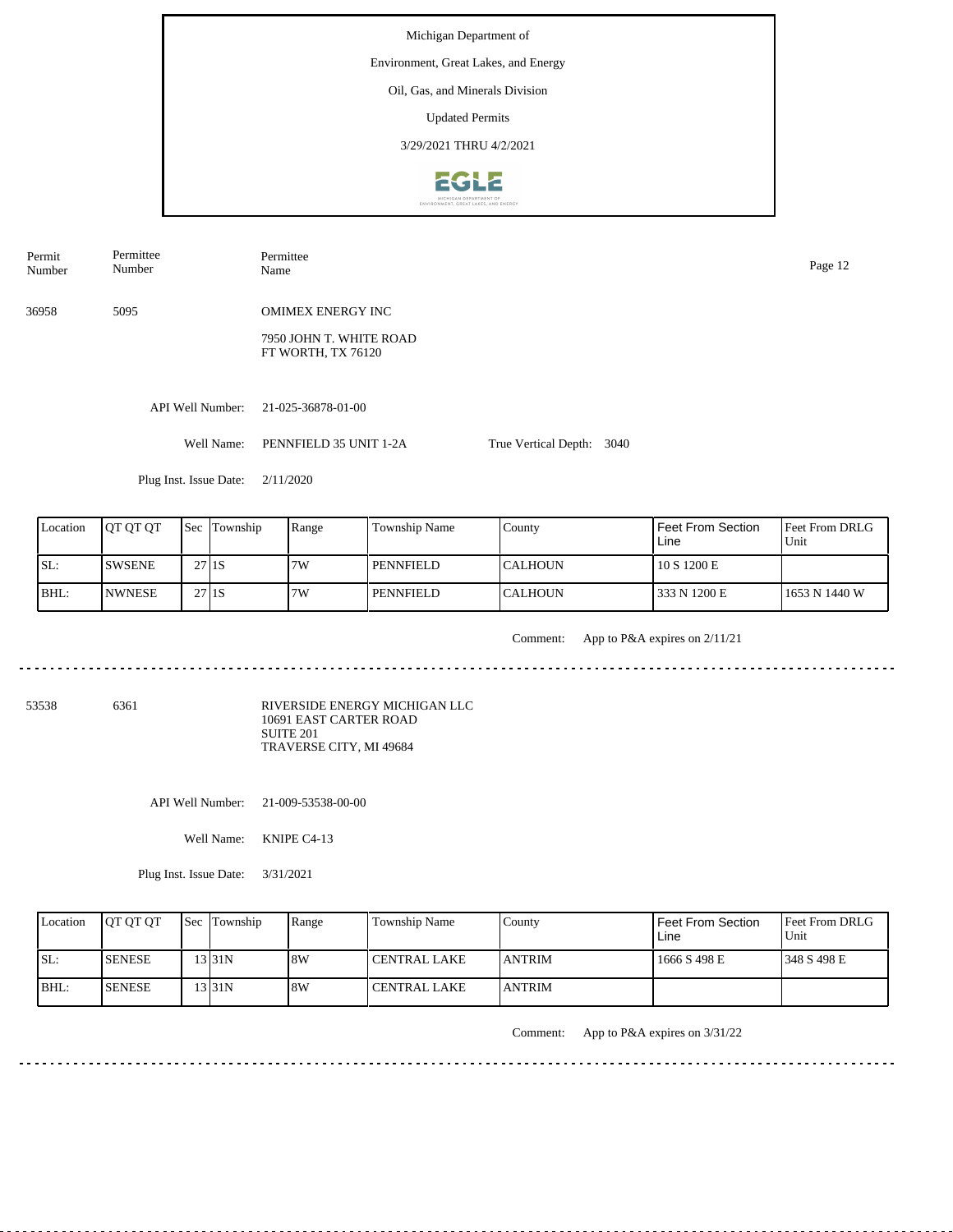#### Environment, Great Lakes, and Energy

Oil, Gas, and Minerals Division

Updated Permits

3/29/2021 THRU 4/2/2021



| Permit<br>Number | Permittee<br>Number | Permittee<br>Name                                                                               | Page 13 |
|------------------|---------------------|-------------------------------------------------------------------------------------------------|---------|
| 53543            | 6361                | RIVERSIDE ENERGY MICHIGAN LLC<br>10691 EAST CARTER ROAD<br>SUITE 201<br>TRAVERSE CITY, MI 49684 |         |

API Well Number: 21-009-53543-00-00

Well Name: KNIPE 1-13 SWD

Plug Inst. Issue Date: 3/31/2021

| Location | <b>OT OT OT</b> | <b>Sec Township</b> | Range | Township Name  | County         | Feet From Section<br>Line | <b>Feet From DRLG</b><br>l Unit |
|----------|-----------------|---------------------|-------|----------------|----------------|---------------------------|---------------------------------|
| SL:      | <b>SENESE</b>   | 331N                | 18W   | l CENTRAL LAKE | <b>LANTRIM</b> | 1580 S 496 E              |                                 |
| BHL:     | <b>SENESE</b>   | 13131N              | 18W   | l CENTRAL LAKE | <b>JANTRIM</b> |                           |                                 |

. . . . . . . . .

Comment: App to P&A expires on 3/31/22

53599 6361

RIVERSIDE ENERGY MICHIGAN LLC 10691 EAST CARTER ROAD SUITE 201 TRAVERSE CITY, MI 49684

API Well Number: 21-009-53599-00-00

Well Name: KNIPE B4-13

Plug Inst. Issue Date: 3/31/2021

| Location | <b>OT OT OT</b> | <b>Sec</b> Township | Range | <b>Township Name</b> | County         | Feet From Section<br>Line | <b>Feet From DRLG</b><br>Unit |
|----------|-----------------|---------------------|-------|----------------------|----------------|---------------------------|-------------------------------|
| ISL:     | <b>INESENE</b>  | 13 I 31 N           | 8W    | <b>CENTRAL LAKE</b>  | <b>JANTRIM</b> | 1853 N 381 E              | 1775 S 381 E                  |
| BHL:     | <b>INESENE</b>  | 13 I 31 N           | 8W    | <b>CENTRAL LAKE</b>  | <b>JANTRIM</b> |                           |                               |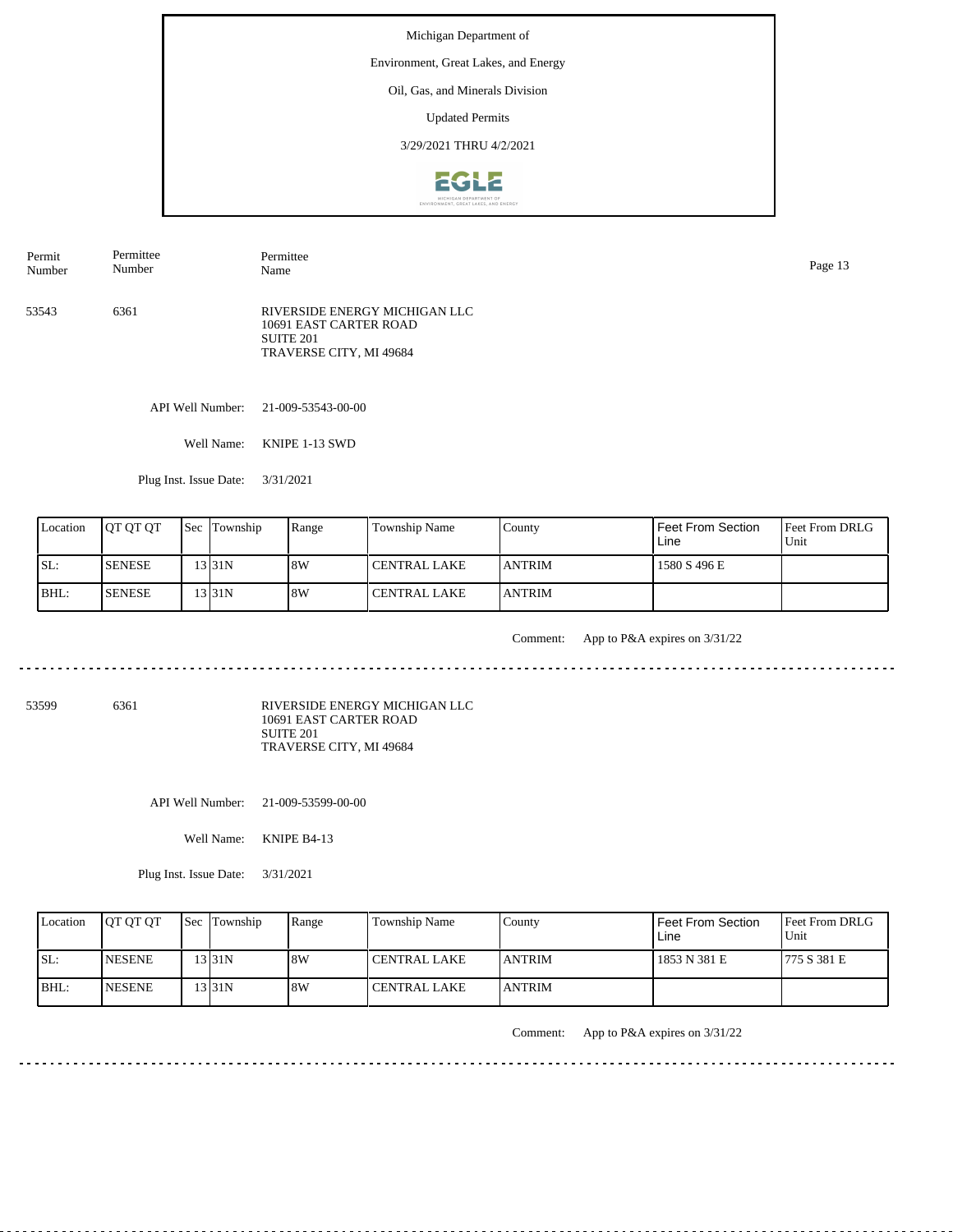#### Environment, Great Lakes, and Energy

Oil, Gas, and Minerals Division

Updated Permits

3/29/2021 THRU 4/2/2021



| Permit<br>Number | Permittee<br>Number | Permittee<br>Name                                                                               | Page 14 |
|------------------|---------------------|-------------------------------------------------------------------------------------------------|---------|
| 54037            | 6361                | RIVERSIDE ENERGY MICHIGAN LLC<br>10691 EAST CARTER ROAD<br>SUITE 201<br>TRAVERSE CITY, MI 49684 |         |

API Well Number: 21-009-54037-00-00

Well Name: JONES D3-1

Plug Inst. Issue Date: 3/31/2021

| Location | <b>IOT OT OT</b> | <b>Sec Township</b> | Range | Township Name  | County         | Feet From Section<br>Line | <b>Feet From DRLG</b><br>l Unit |
|----------|------------------|---------------------|-------|----------------|----------------|---------------------------|---------------------------------|
| ISL:     | ISWSWSE          | 1 I31 N             | 18W   | l CENTRAL LAKE | <b>LANTRIM</b> | 335 S 2344 E              | 1335 S 335 W                    |
| BHL:     | ISWSWSE          | 1 I31 N             | 18W   | l CENTRAL LAKE | <b>JANTRIM</b> |                           |                                 |

<u>. . . . . . . . . .</u>

Comment: App to P&A expires on 3/31/22

54039 6361

RIVERSIDE ENERGY MICHIGAN LLC 10691 EAST CARTER ROAD SUITE 201 TRAVERSE CITY, MI 49684

API Well Number: 21-009-54039-00-00

Well Name: STATE CENTRAL LAKE & ACER A4-12

Plug Inst. Issue Date: 3/31/2021

| Location | <b>IOT OT OT</b> | <b>Sec</b> Township | Range | Township Name  | County         | Feet From Section<br>Line | <b>Feet From DRLG</b><br>Unit |
|----------|------------------|---------------------|-------|----------------|----------------|---------------------------|-------------------------------|
| ISL:     | <b>ISWNENE</b>   | 2131N               | 8W    | l CENTRAL LAKE | <b>LANTRIM</b> | 1986 N 957 E              | 1336 S 957 E                  |
| BHL:     | <b>ISWNENE</b>   | 2 $ 31N$            | 8W    | l CENTRAL LAKE | <b>LANTRIM</b> |                           |                               |

Comment: App to P&A expires on 3/31/22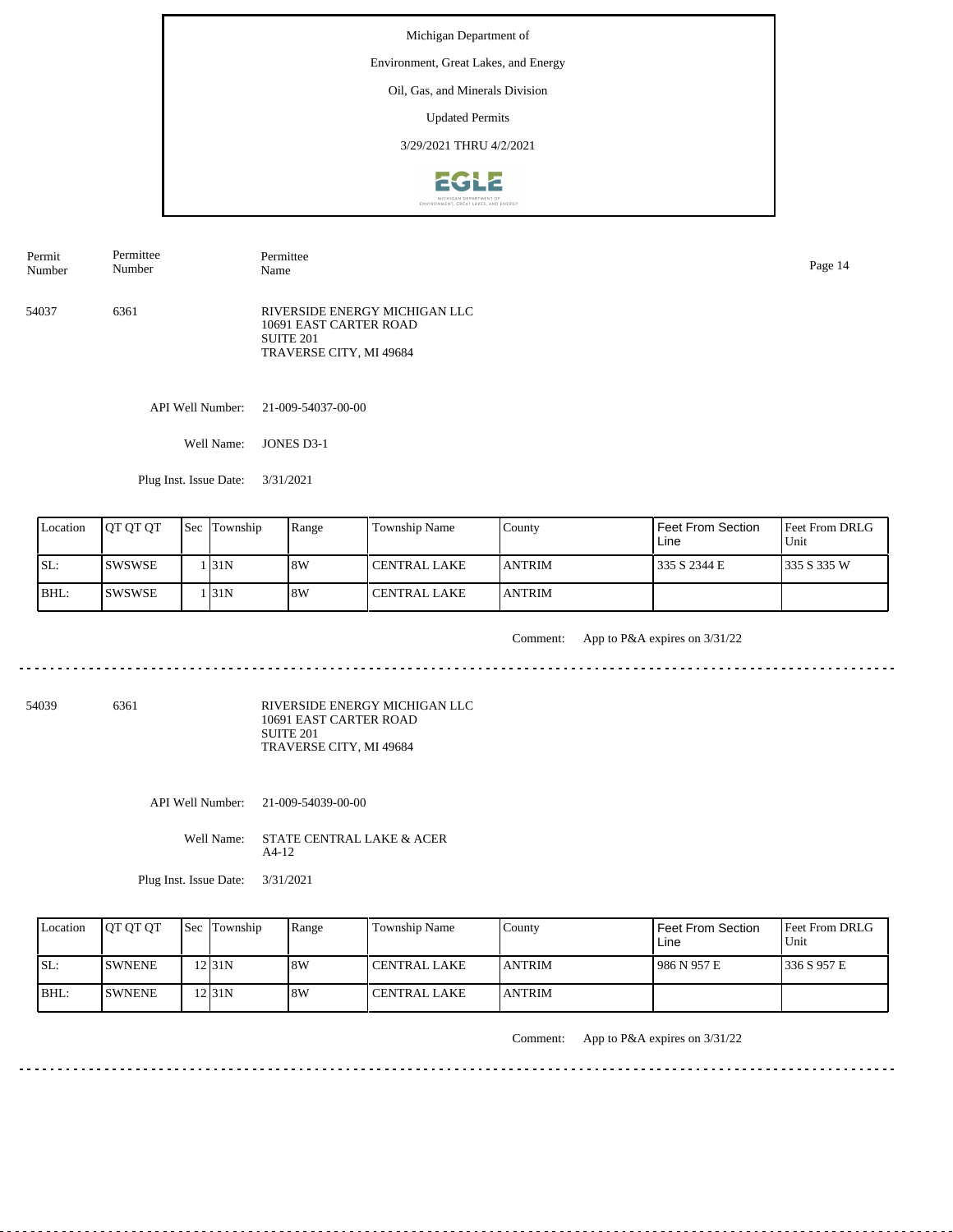#### Environment, Great Lakes, and Energy

Oil, Gas, and Minerals Division

Updated Permits

3/29/2021 THRU 4/2/2021



Permit Number Permittee Number Permittee Name Page 15

54040 6361 RIVERSIDE ENERGY MICHIGAN LLC 10691 EAST CARTER ROAD SUITE 201 TRAVERSE CITY, MI 49684

API Well Number: 21-009-54040-00-00

Well Name: ACER PARADISE C4-12

Plug Inst. Issue Date: 3/31/2021

| Location | <b>IOT OT OT</b> | <b>Sec Township</b> | Range | Township Name  | County         | <sup>I</sup> Feet From Section<br>Line | <b>Feet From DRLG</b><br>l Unit |
|----------|------------------|---------------------|-------|----------------|----------------|----------------------------------------|---------------------------------|
| ISL:     | <b>INWNESE</b>   | $2$ 31N             | 8W    | I CENTRAL LAKE | <b>LANTRIM</b> | 2045 S 800 E                           | 1571 N 800 E                    |
| BHL:     | <b>INWNESE</b>   | $2$ 31N             | 18W   | l CENTRAL LAKE | <b>JANTRIM</b> |                                        |                                 |

<u>. . . . . . . . .</u>

Comment: App to P&A expires on 3/31/22

. . . . . . . . . . .

54041 6361

RIVERSIDE ENERGY MICHIGAN LLC 10691 EAST CARTER ROAD SUITE 201 TRAVERSE CITY, MI 49684

API Well Number: 21-009-54041-00-00

Well Name: ACER PARADISE B3-12

Plug Inst. Issue Date: 3/31/2021

| Location | <b>OT OT OT</b> | <b>Sec</b> Township | Range | <b>Township Name</b> | Countv         | <b>Feet From Section</b><br>Line | <b>Feet From DRLG</b><br>Unit |
|----------|-----------------|---------------------|-------|----------------------|----------------|----------------------------------|-------------------------------|
| ISL:     | <b>INESWNE</b>  | 12 31 N             | 8W    | <b>CENTRAL LAKE</b>  | <b>LANTRIM</b> | 1870 N 1646 E                    | 1538 N 1017 W                 |
| BHL:     | <b>INESWNE</b>  | 12 I 31 N           | 8W    | CENTRAL LAKE         | <b>LANTRIM</b> |                                  |                               |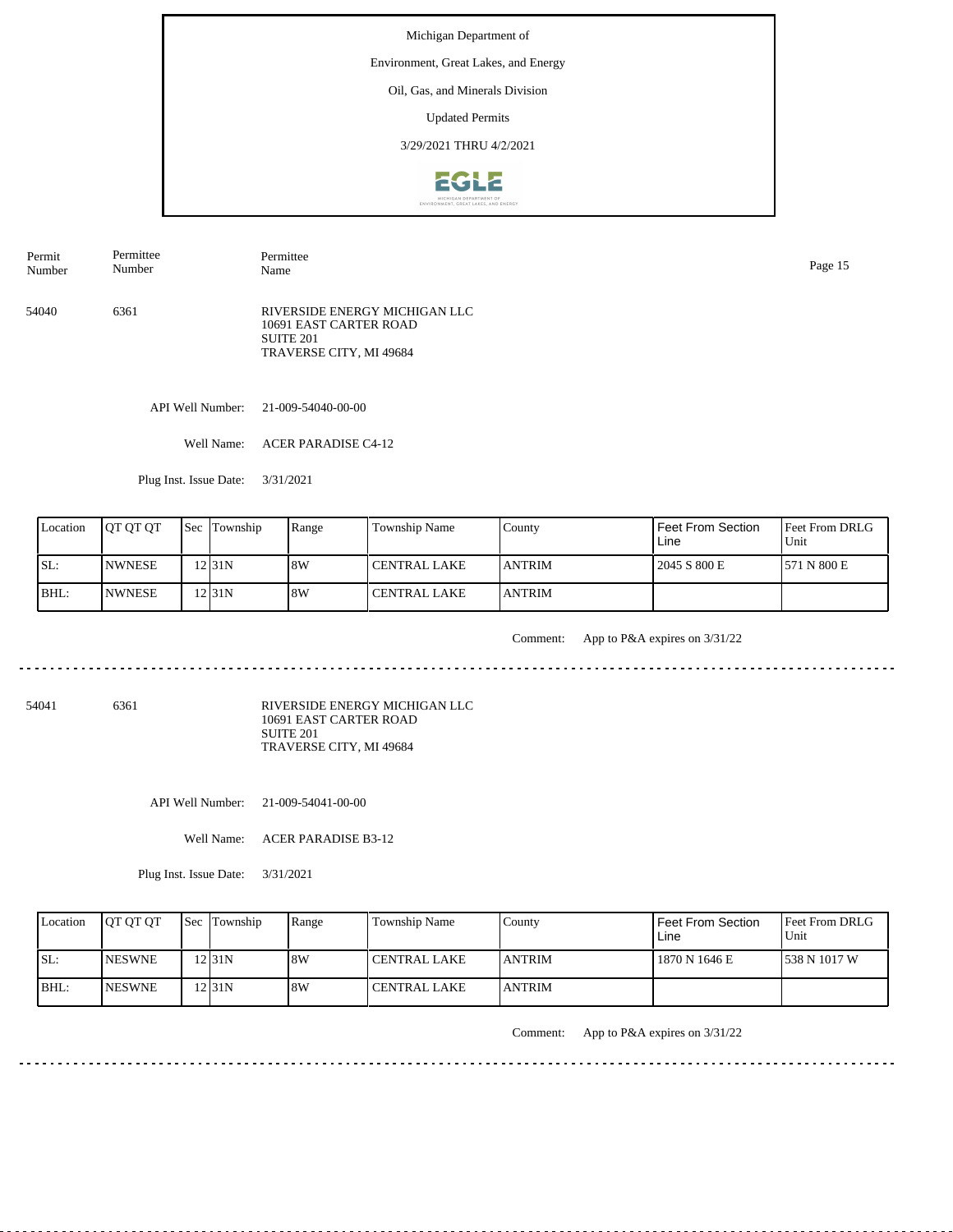#### Environment, Great Lakes, and Energy

Oil, Gas, and Minerals Division

Updated Permits

3/29/2021 THRU 4/2/2021



54042 6361 RIVERSIDE ENERGY MICHIGAN LLC 10691 EAST CARTER ROAD SUITE 201 TRAVERSE CITY, MI 49684 Permit Number Permittee Number Permittee Name Page 16

API Well Number: 21-009-54042-00-00

Well Name: MCGILL D3-13

Plug Inst. Issue Date: 3/31/2021

| Location | <b>OT OT OT</b> | <b>Sec Township</b> | Range | Township Name  | County         | Feet From Section<br>Line | Feet From DRLG<br>Unit |
|----------|-----------------|---------------------|-------|----------------|----------------|---------------------------|------------------------|
| SL:      | <b>INWSWSE</b>  | 131N                | 8W    | I CENTRAL LAKE | <b>JANTRIM</b> | 817 S 2045 E              | 1493 N 560 W           |
| BHL:     | <b>INWSWSE</b>  | 13 31 N             | 8W    | l CENTRAL LAKE | <b>ANTRIM</b>  |                           |                        |

<u>. . . . . . . .</u>

Comment: App to P&A expires on 3/31/22

. . . . . . . . . . .

54100 6361

RIVERSIDE ENERGY MICHIGAN LLC 10691 EAST CARTER ROAD SUITE 201 TRAVERSE CITY, MI 49684

API Well Number: 21-009-54100-00-00

Well Name: RUGGELS D4-12

Plug Inst. Issue Date: 3/31/2021

| Location | <b>IOT OT OT</b> | <b>Sec Township</b> | Range | <b>Township Name</b> | County         | Feet From Section<br>Line | <b>Feet From DRLG</b><br>Unit |
|----------|------------------|---------------------|-------|----------------------|----------------|---------------------------|-------------------------------|
| ISL:     | <b>SWSESE</b>    | 12 <sub>31N</sub>   | 8W    | l CENTRAL LAKE       | <b>LANTRIM</b> | 1510 S 720 E              | 1510 S 720 E                  |
| BHL:     | <b>ISWSESE</b>   | 12 I 31 N           | 8W    | I CENTRAL LAKE       | <b>LANTRIM</b> |                           |                               |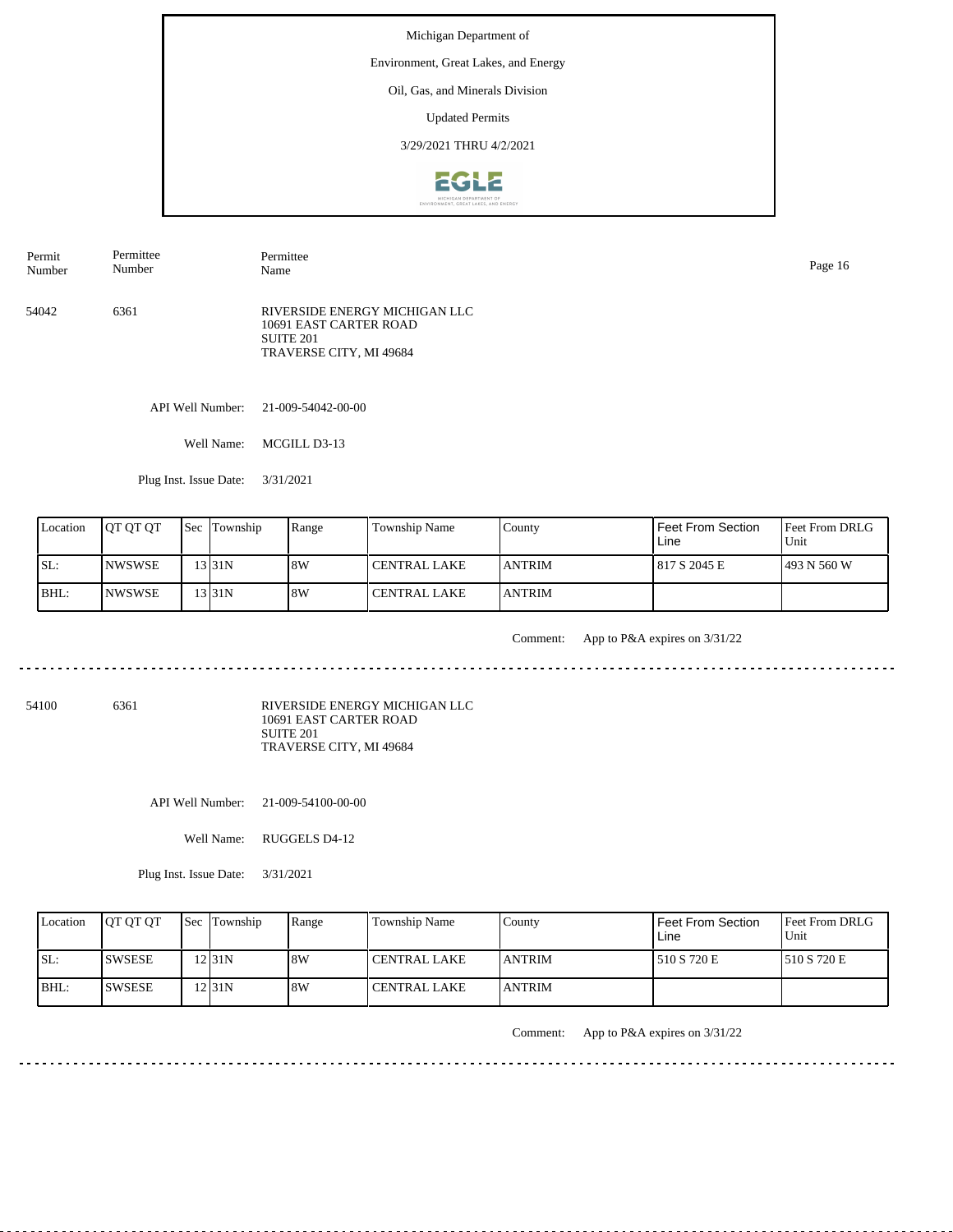# Environment, Great Lakes, and Energy

Oil, Gas, and Minerals Division

Updated Permits

3/29/2021 THRU 4/2/2021



54101 6361 RIVERSIDE ENERGY MICHIGAN LLC 10691 EAST CARTER ROAD SUITE 201 TRAVERSE CITY, MI 49684 Permit Number Permittee Number Permittee Name Page 17

API Well Number: 21-009-54101-00-00

Well Name: STATE CENTRAL LAKE & JONES A3-1

Plug Inst. Issue Date: 3/31/2021

<u>. . . . . . . . . .</u>

| Location | <b>IOT OT OT</b> | 'Sec | Township | Range | Township Name         | County         | <b>Feet From Section</b><br>Line | <b>Feet From DRLG</b><br>Unit |
|----------|------------------|------|----------|-------|-----------------------|----------------|----------------------------------|-------------------------------|
| SL:      | <b>INWSWNE</b>   |      | 131N     | 8W    | <b>I CENTRAL LAKE</b> | <b>LANTRIM</b> | 436 N 2285 E                     | 1436 N 974 E                  |
| BHL:     | <b>INWSWNE</b>   |      | 131N     | 8W    | <b>I CENTRAL LAKE</b> | <b>LANTRIM</b> |                                  |                               |

Comment: App to P&A expires on 3/31/22

54199 6361

RIVERSIDE ENERGY MICHIGAN LLC 10691 EAST CARTER ROAD SUITE 201 TRAVERSE CITY, MI 49684

API Well Number: 21-009-54199-00-00

Well Name: TAYLOR B3-36

Plug Inst. Issue Date: 3/31/2021

| Location | <b>OT OT OT</b> | <b>Sec</b> Township | Range | <b>Township Name</b> | Countv        | <b>Feet From Section</b><br>Line | <b>Feet From DRLG</b><br>Unit |
|----------|-----------------|---------------------|-------|----------------------|---------------|----------------------------------|-------------------------------|
| ISL:     | <b>INESWNE</b>  | $36$ 32N            | 8W    | <b>BANKS</b>         | <b>ANTRIM</b> | 1949 N 1528 E                    | 1632 N 1073 W                 |
| BHL:     | <b>INESWNE</b>  | $36$ 32N            | 8W    | <b>BANKS</b>         | <b>ANTRIM</b> |                                  |                               |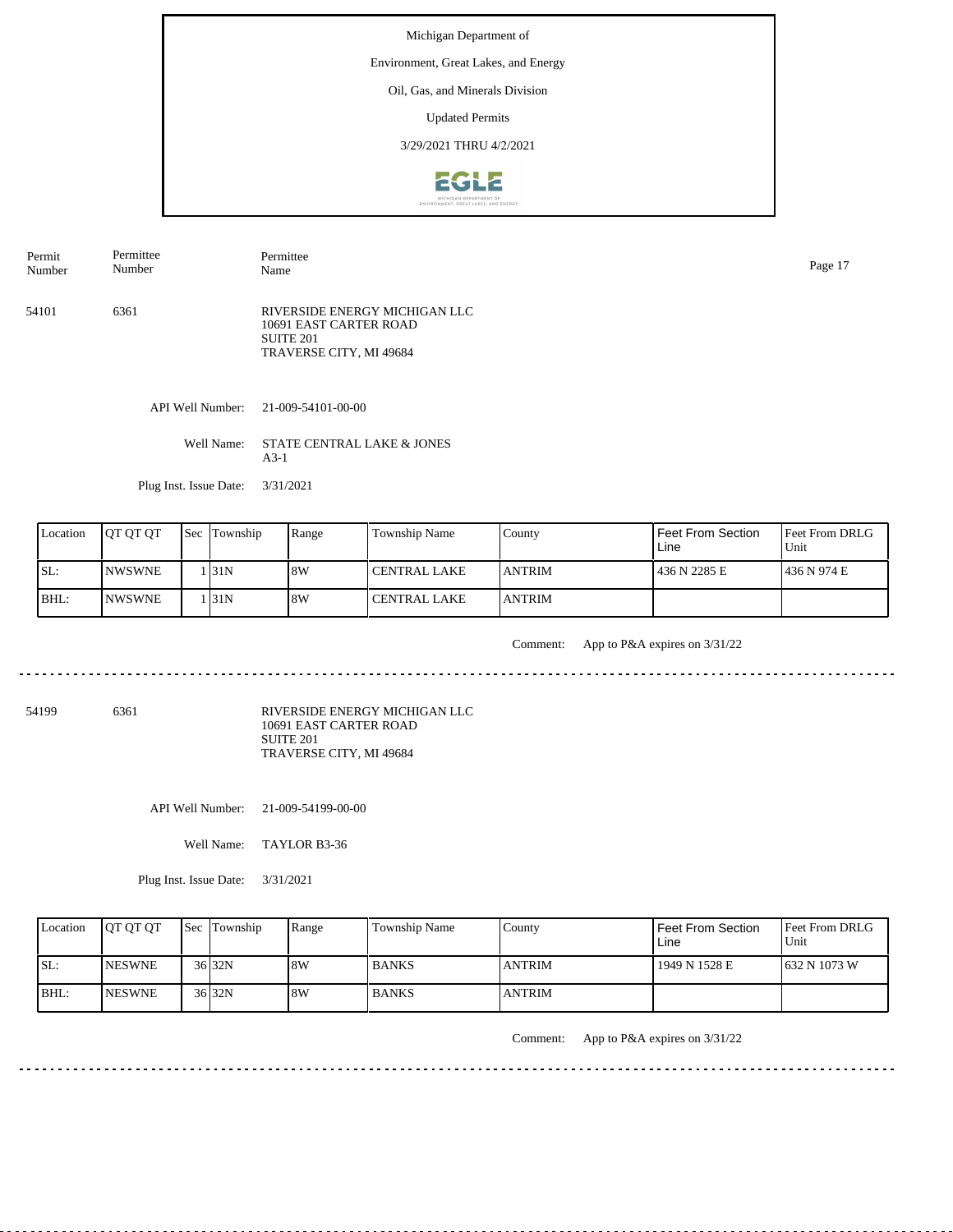#### Environment, Great Lakes, and Energy

Oil, Gas, and Minerals Division

Updated Permits

3/29/2021 THRU 4/2/2021



54200 6361 RIVERSIDE ENERGY MICHIGAN LLC 10691 EAST CARTER ROAD SUITE 201 TRAVERSE CITY, MI 49684 Permit Number Permittee Number Permittee Name Page 18

API Well Number: 21-009-54200-00-00

Well Name: TAYLOR C4-36

Plug Inst. Issue Date: 3/31/2021

| Location | <b>IOT OT OT</b> | <b>Sec</b> Township | Range | Township Name | County         | <b>Feet From Section</b><br>Line | Feet From DRLG<br>Unit |
|----------|------------------|---------------------|-------|---------------|----------------|----------------------------------|------------------------|
| ISL:     | <b>ISENESE</b>   | 36 32N              | 18W   | <b>BANKS</b>  | <b>ANTRIM</b>  | 1976 S 489 E                     | 1647 S 489 E           |
| BHL:     | <b>ISENESE</b>   | $36$ 32N            | 18W   | <b>BANKS</b>  | <b>LANTRIM</b> |                                  |                        |

<u>. . . . . . . . .</u>

Comment: App to P&A expires on 3/31/22

<u>. . . . . . . .</u>

54201 6361

RIVERSIDE ENERGY MICHIGAN LLC 10691 EAST CARTER ROAD SUITE 201 TRAVERSE CITY, MI 49684

API Well Number: 21-009-54201-00-00

Well Name: TAYLOR D3-36

Plug Inst. Issue Date: 3/31/2021

| Location | <b>IOT OT OT</b> | <b>Sec Township</b> | Range | <b>Township Name</b> | County        | <b>Feet From Section</b><br>Line | <b>Feet From DRLG</b><br>Unit |
|----------|------------------|---------------------|-------|----------------------|---------------|----------------------------------|-------------------------------|
| SL:      | <b>INESWSE</b>   | 36 32N              | 8W    | <b>BANKS</b>         | <b>ANTRIM</b> | 969 S 1777 E                     | 1345 N 835 W                  |
| IBHL:    | <b>INESWSE</b>   | 36 32N              | 8W    | <b>BANKS</b>         | <b>ANTRIM</b> |                                  |                               |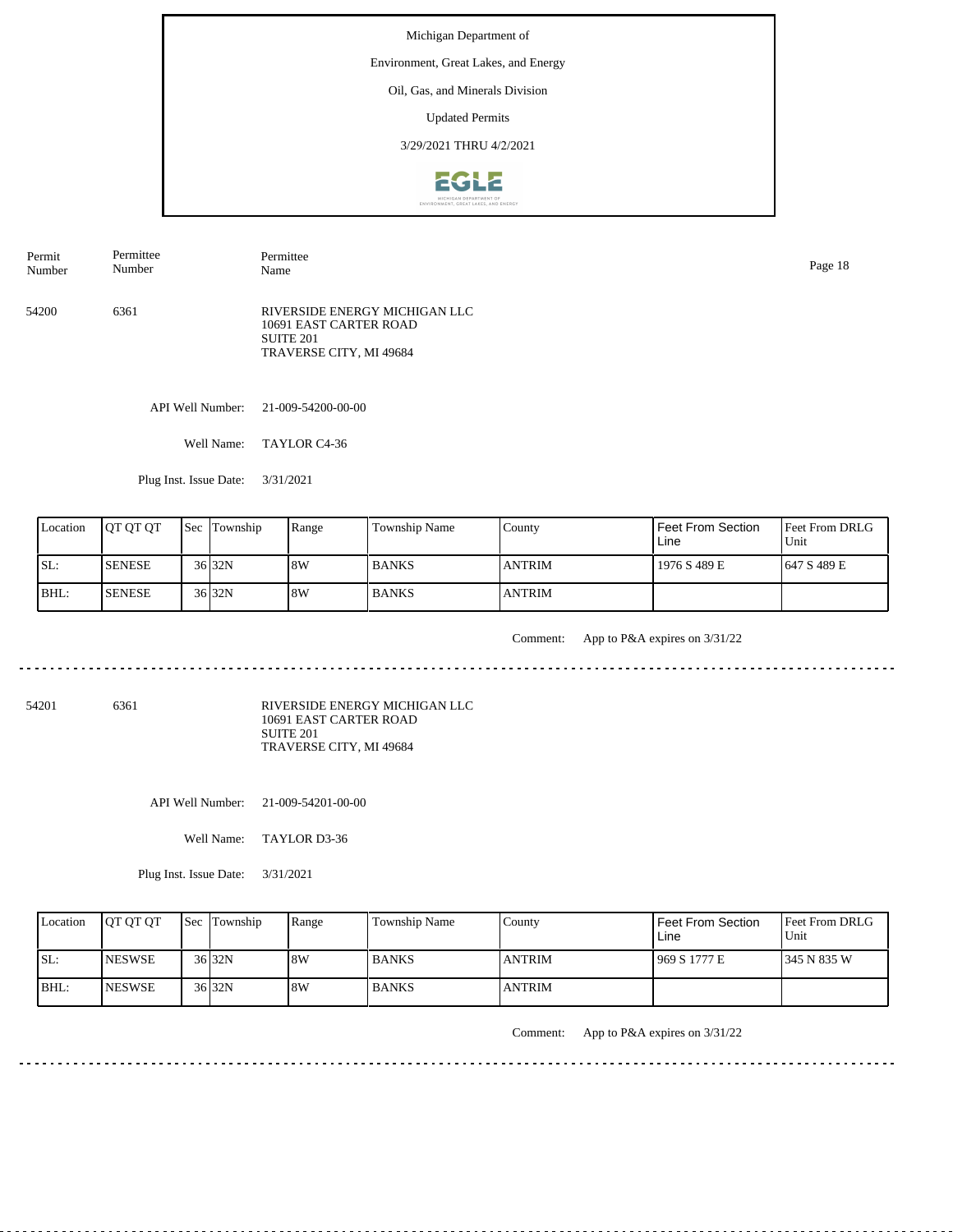#### Environment, Great Lakes, and Energy

Oil, Gas, and Minerals Division

Updated Permits

3/29/2021 THRU 4/2/2021



| Permit<br>Number | Permittee<br>Number | Permittee<br>Name                                                                               | Page 19 |
|------------------|---------------------|-------------------------------------------------------------------------------------------------|---------|
| 54211            | 6361                | RIVERSIDE ENERGY MICHIGAN LLC<br>10691 EAST CARTER ROAD<br>SUITE 201<br>TRAVERSE CITY, MI 49684 |         |

API Well Number: 21-009-54211-00-00

Well Name: GERMAN D4-1

Plug Inst. Issue Date: 3/31/2021

| Location | <b>IOT OT OT</b> | <b>Sec Township</b> | Range | Township Name  | County         | Feet From Section<br>Line | <b>Feet From DRLG</b><br>l Unit |
|----------|------------------|---------------------|-------|----------------|----------------|---------------------------|---------------------------------|
| ISL:     | <b>NESESE</b>    | 1 I31N              | 18W   | l CENTRAL LAKE | <b>LANTRIM</b> | 1310 S 470 E              | 1310 S 470 E                    |
| BHL:     | <b>NESESE</b>    | 1 I31 N             | 18W   | l CENTRAL LAKE | <b>JANTRIM</b> |                           |                                 |

<u>. . . . . . . . . .</u>

Comment: App to P&A expires on 3/31/22

54212 6361

RIVERSIDE ENERGY MICHIGAN LLC 10691 EAST CARTER ROAD SUITE 201 TRAVERSE CITY, MI 49684

API Well Number: 21-009-54212-00-00

Well Name: CARPENTER A1-18

Plug Inst. Issue Date: 3/31/2021

| Location | <b>OT OT OT</b> | <b>Sec</b> Township | Range | Township Name | County        | Feet From Section<br>∟ine | <b>Feet From DRLG</b><br>Unit |
|----------|-----------------|---------------------|-------|---------------|---------------|---------------------------|-------------------------------|
| SL:      | INWNWNW         | 18 <sub>31N</sub>   | 7W    | <b>ECHO</b>   | <b>ANTRIM</b> | 498 N 588 W               | 1498 N 588 W                  |
| IBHL:    | <b>INWNWNW</b>  | 18 <sub>31</sub> N  | 7W    | <b>ECHO</b>   | <b>ANTRIM</b> |                           |                               |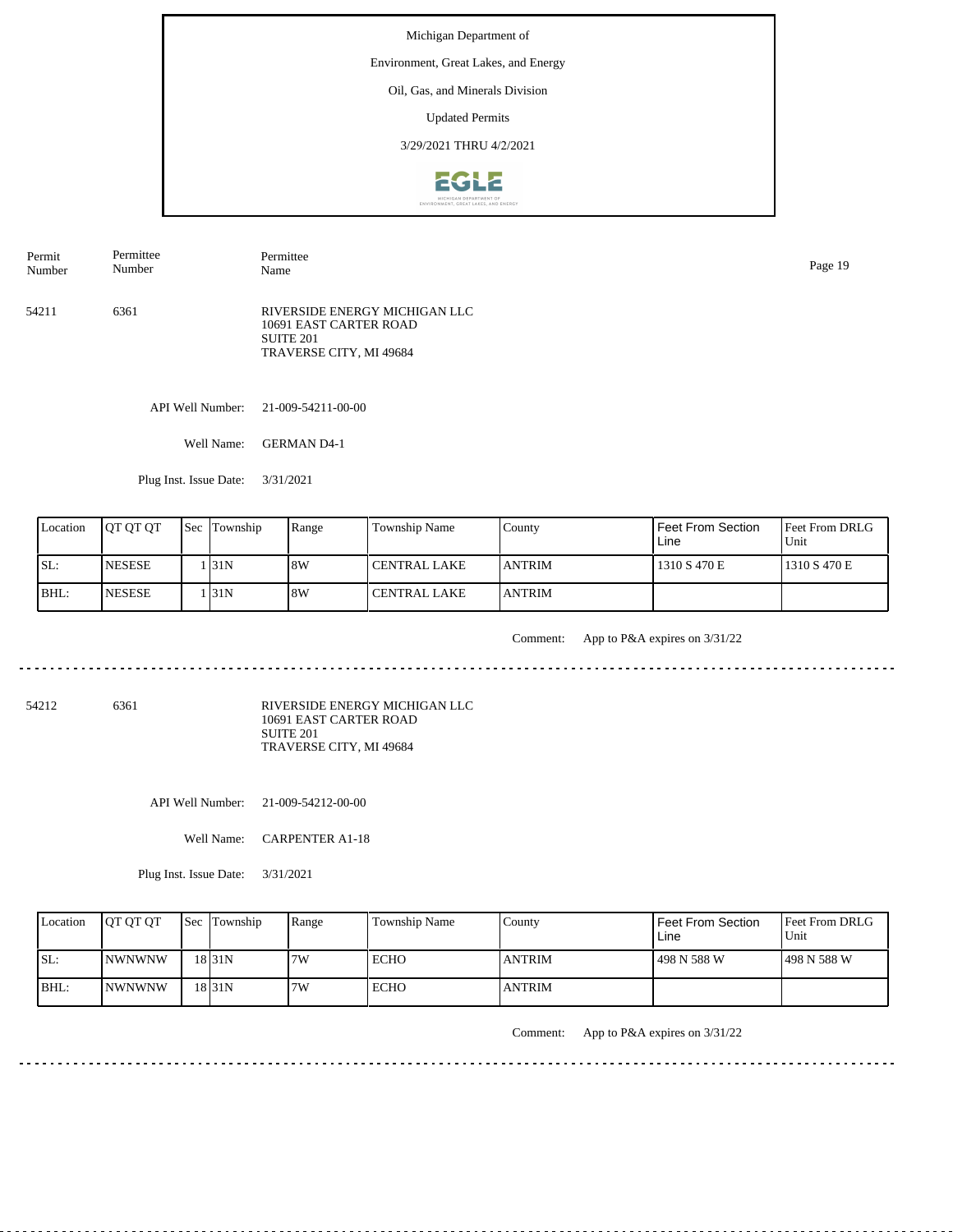#### Environment, Great Lakes, and Energy

Oil, Gas, and Minerals Division

Updated Permits

3/29/2021 THRU 4/2/2021



54322 6361 RIVERSIDE ENERGY MICHIGAN LLC 10691 EAST CARTER ROAD SUITE 201 TRAVERSE CITY, MI 49684 Permit Number Permittee Number Permittee Name Page 20

API Well Number: 21-009-54322-00-00

Well Name: RUSSELL A1-17

Plug Inst. Issue Date: 3/31/2021

| Location | <b>OT OT OT</b> | <b>Sec Township</b> | Range | Township Name | County        | Feet From Section<br>Line | Feet From DRLG<br>Unit |
|----------|-----------------|---------------------|-------|---------------|---------------|---------------------------|------------------------|
| SL:      | ISWNWNW         | 17131N              | 7W    | <b>ECHO</b>   | <b>ANTRIM</b> | 829 N 363 W               | 1491 S 363 W           |
| BHL:     | ISWNWNW         | 17 <sub>31N</sub>   | 7W    | <b>ECHO</b>   | <b>ANTRIM</b> |                           |                        |

<u>. . . . . . . .</u>

Comment: App to P&A expires on 3/31/22

54323 6361

RIVERSIDE ENERGY MICHIGAN LLC 10691 EAST CARTER ROAD SUITE 201 TRAVERSE CITY, MI 49684

API Well Number: 21-009-54323-00-00

Well Name: RUSSELL B1-17

Plug Inst. Issue Date: 3/31/2021

| Location | <b>OT OT OT</b> | <b>Sec</b> Township | Range | <b>Township Name</b> | Countv        | <b>Feet From Section</b><br>Line | <b>Feet From DRLG</b><br>Unit |
|----------|-----------------|---------------------|-------|----------------------|---------------|----------------------------------|-------------------------------|
| ISL:     | <b>ISESWNW</b>  | 17 31 N             | 7W    | ECHO                 | <b>ANTRIM</b> | l 2296 N 1185 W                  | 1337 S 1185 W                 |
| BHL:     | <b>ISESWNW</b>  | '7131N              | 7W    | <b>ECHO</b>          | <b>ANTRIM</b> |                                  |                               |

Comment: App to P&A expires on 3/31/22

. . . . . . . . . . .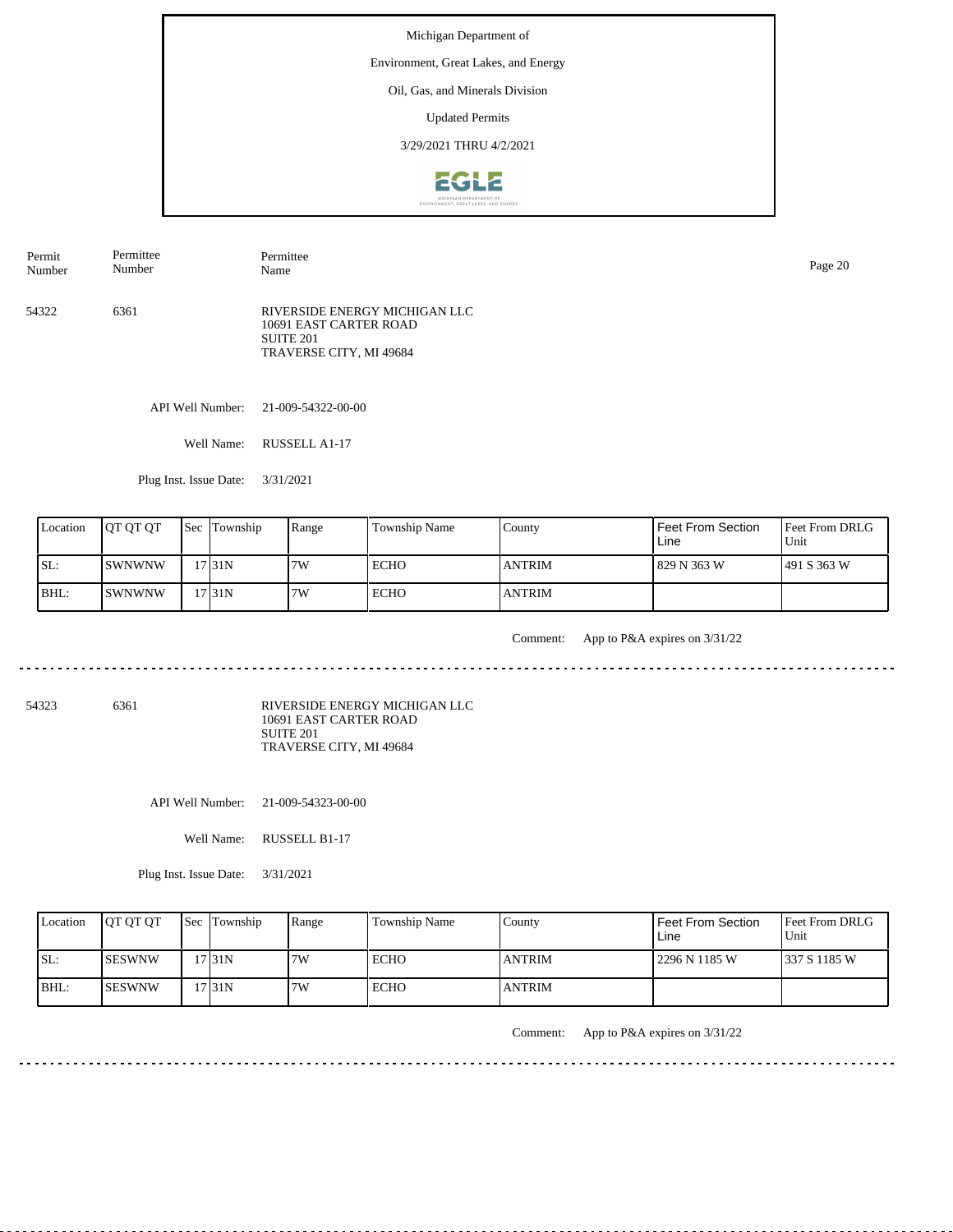#### Environment, Great Lakes, and Energy

Oil, Gas, and Minerals Division

Updated Permits

3/29/2021 THRU 4/2/2021



Permit Number Permittee Number

54662 6361 RIVERSIDE ENERGY MICHIGAN LLC 10691 EAST CARTER ROAD SUITE 201 TRAVERSE CITY, MI 49684

API Well Number: 21-009-54662-00-00

Well Name: CENTRAL M B2-7

Permittee

Plug Inst. Issue Date: 3/31/2021

| Location | <b>IOT OT OT</b> | <b>Sec Township</b> | Range | Township Name | County         | Feet From Section<br>Line | <b>Feet From DRLG</b><br>Unit |
|----------|------------------|---------------------|-------|---------------|----------------|---------------------------|-------------------------------|
| ISL:     | <b>INWSENW</b>   | 7131N               | 7W    | l ECHO        | <b>ANTRIM</b>  | 1442 N 2352 W             | 1210 S 581 W                  |
| BHL:     | INWSENW          | 7 <sub>131</sub> N  | 7W    | <b>ECHO</b>   | <b>LANTRIM</b> |                           |                               |

<u>. . . . . . . . .</u>

Comment: App to P&A expires on 3/31/22

54664 4785

S R W INC 10691 EAST CARTER ROAD SUITE 201 TRAVERSE CITY, MI 49684

API Well Number: 21-009-54664-00-00

Well Name: CENTRAL M D1-7

Plug Inst. Issue Date: 3/31/2021

| Location | <b>OT OT OT</b> | <b>Sec Township</b> | Range | <b>Township Name</b> | Countv        | <b>Feet From Section</b><br>Line | <b>Feet From DRLG</b><br>Unit |
|----------|-----------------|---------------------|-------|----------------------|---------------|----------------------------------|-------------------------------|
| SL:      | <b>INESWSW</b>  | 7131N               | 7W    | ECHO                 | <b>ANTRIM</b> | 1215 S 940 W                     | 1215 S 835 E                  |
| BHL:     | <b>INESWSW</b>  | 7131N               | 7W    | <b>ECHO</b>          | <b>ANTRIM</b> |                                  |                               |

Comment: App to P&A expires on 3/31/22

Name Page 21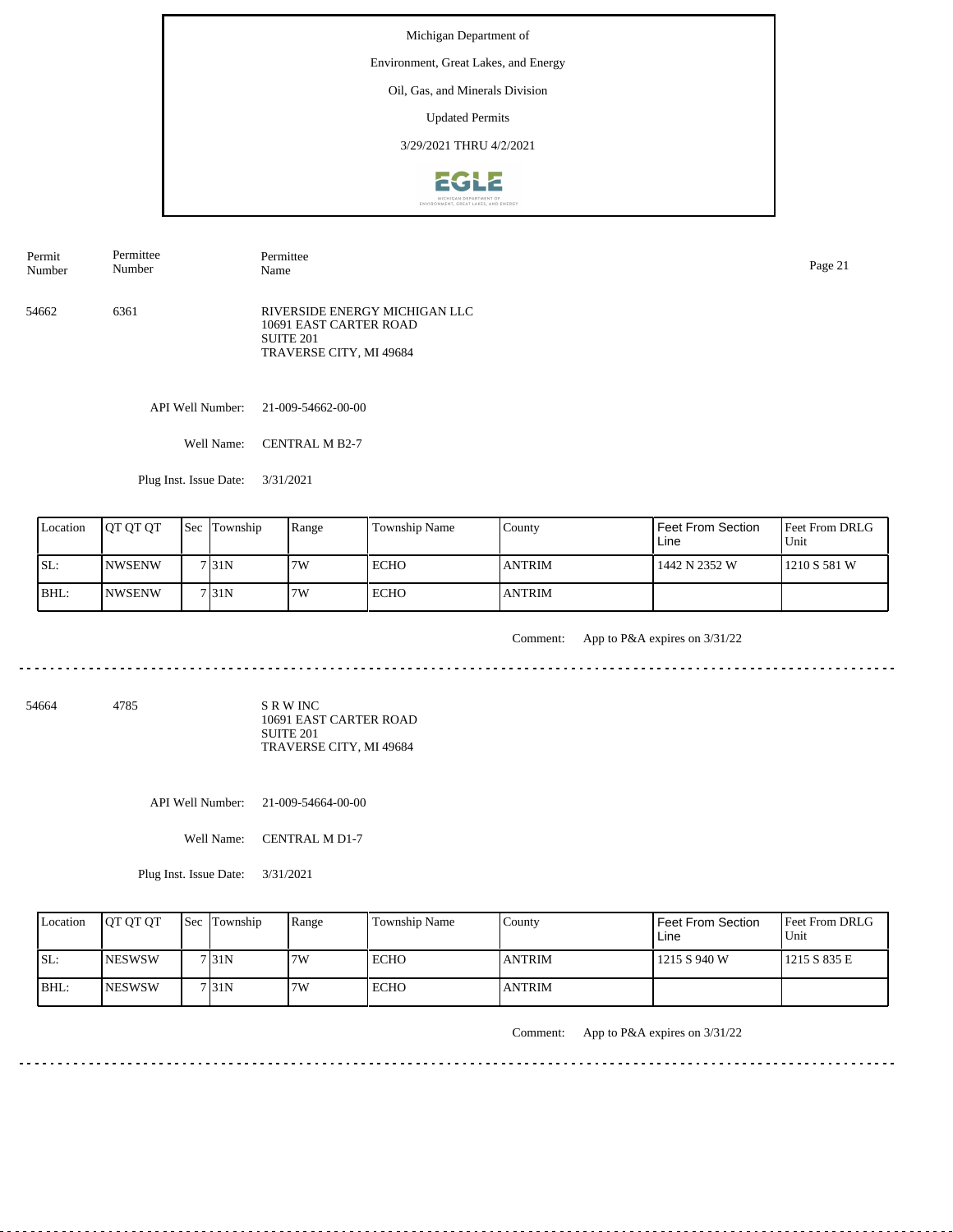#### Environment, Great Lakes, and Energy

Oil, Gas, and Minerals Division

Updated Permits

3/29/2021 THRU 4/2/2021



54665 6361 RIVERSIDE ENERGY MICHIGAN LLC 10691 EAST CARTER ROAD SUITE 201 TRAVERSE CITY, MI 49684 Permit Number Permittee Number Permittee Page 22<br>Name Page 22

API Well Number: 21-009-54665-00-00

Well Name: CENTRAL M D3-7

Plug Inst. Issue Date: 3/31/2021

| Location | <b>IOT OT OT</b> | <b>Sec Township</b> | Range | Township Name | County         | I Feet From Section<br>Line | <b>Feet From DRLG</b><br>l Unit |
|----------|------------------|---------------------|-------|---------------|----------------|-----------------------------|---------------------------------|
| ISL:     | <b>INESWSE</b>   | 7131N               | 7W    | ECHO          | <b>ANTRIM</b>  | 1265 S 1655 E               | 1265 S 336 E                    |
| BHL:     | <b>NESWSE</b>    | 7 31 N              | 7W    | <b>ECHO</b>   | <b>LANTRIM</b> |                             |                                 |

<u>. . . . . . . . .</u>

Comment: App to P&A expires on 3/31/22

. . . . . . . . . . .

54714 6361

RIVERSIDE ENERGY MICHIGAN LLC 10691 EAST CARTER ROAD SUITE 201 TRAVERSE CITY, MI 49684

API Well Number: 21-009-54714-00-00

Well Name: STATE ECHO & DREW D1-8

Plug Inst. Issue Date: 3/31/2021

| Location | <b>IOT OT OT</b> | <b>Sec Township</b> | Range | <b>Township Name</b> | County        | <b>Feet From Section</b><br>Line | <b>Feet From DRLG</b><br>Unit |
|----------|------------------|---------------------|-------|----------------------|---------------|----------------------------------|-------------------------------|
| ISL:     | Iswswsw          | 8 <sub>31N</sub>    | 7W    | ECHO                 | <b>ANTRIM</b> | 349 S 447 W                      | 1349 S 901 E                  |
| IBHL:    | Iswswsw          | 8 <sub>31N</sub>    | 7W    | <b>ECHO</b>          | <b>ANTRIM</b> |                                  |                               |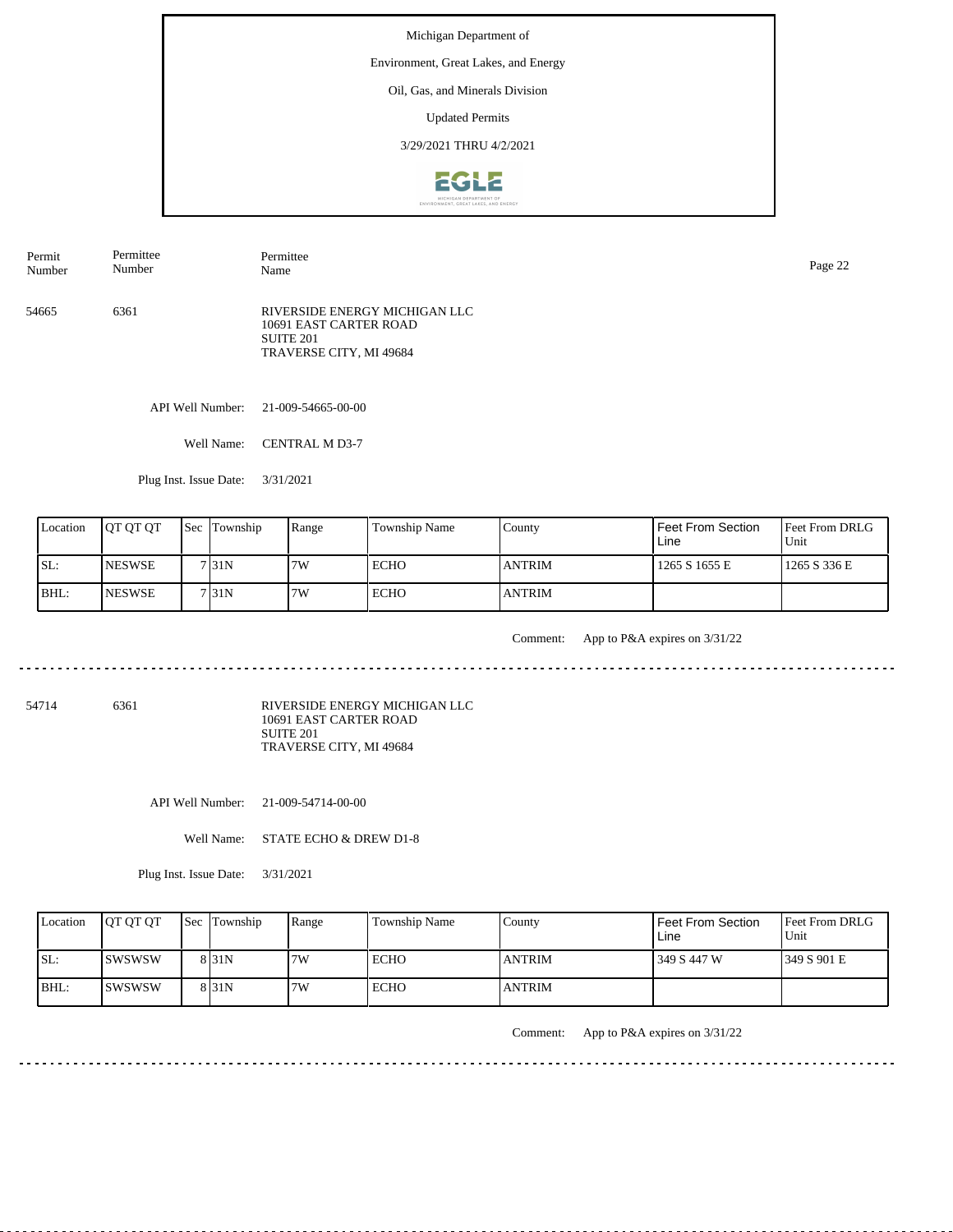# Environment, Great Lakes, and Energy

Oil, Gas, and Minerals Division

Updated Permits

3/29/2021 THRU 4/2/2021



55483 6361 RIVERSIDE ENERGY MICHIGAN LLC 10691 EAST CARTER ROAD SUITE 201 TRAVERSE CITY, MI 49684 Permit Number Permittee Number Permittee Page 23<br>Name Page 23

API Well Number: 21-009-55483-00-00

18

Well Name: STATE ECHO & SCHROETER A2-

Plug Inst. Issue Date: 3/31/2021

<u>. . . . . . . .</u>

| Location | <b>OT OT OT</b> | <b>Sec</b> | Township  | Range | Township Name | County        | <b>Feet From Section</b><br>Line | <b>Feet From DRLG</b><br>Unit |
|----------|-----------------|------------|-----------|-------|---------------|---------------|----------------------------------|-------------------------------|
| SL:      | <b>SENENW</b>   |            | 18 I 31 N | 7W    | ECHO          | <b>ANTRIM</b> | 697 N 2577 W                     | 1697 N 519 E                  |
| BHL:     | <b>SENENW</b>   |            | 18 31 N   | 7W    | <b>ECHO</b>   | <b>ANTRIM</b> |                                  |                               |

Comment: App to P&A expires on 3/31/22

<u>. . . . . . . . .</u>

55919 6361

RIVERSIDE ENERGY MICHIGAN LLC 10691 EAST CARTER ROAD SUITE 201 TRAVERSE CITY, MI 49684

API Well Number: 21-009-55919-00-00

Well Name: SEVALD D1-1

Plug Inst. Issue Date: 3/31/2021

| Location | <b>IOT OT OT</b> | <b>Sec Township</b> | Range | Township Name       | County         | Feet From Section<br>Line | <b>Feet From DRLG</b><br>Unit |
|----------|------------------|---------------------|-------|---------------------|----------------|---------------------------|-------------------------------|
| SL:      | <b>ISESWSW</b>   | 131N                | 8W    | CENTRAL LAKE        | <b>LANTRIM</b> | 442 S 821 W               | 1442 S 821 W                  |
| IBHL:    | <b>ISESWSW</b>   | 131N                | 8W    | <b>CENTRAL LAKE</b> | <b>LANTRIM</b> |                           |                               |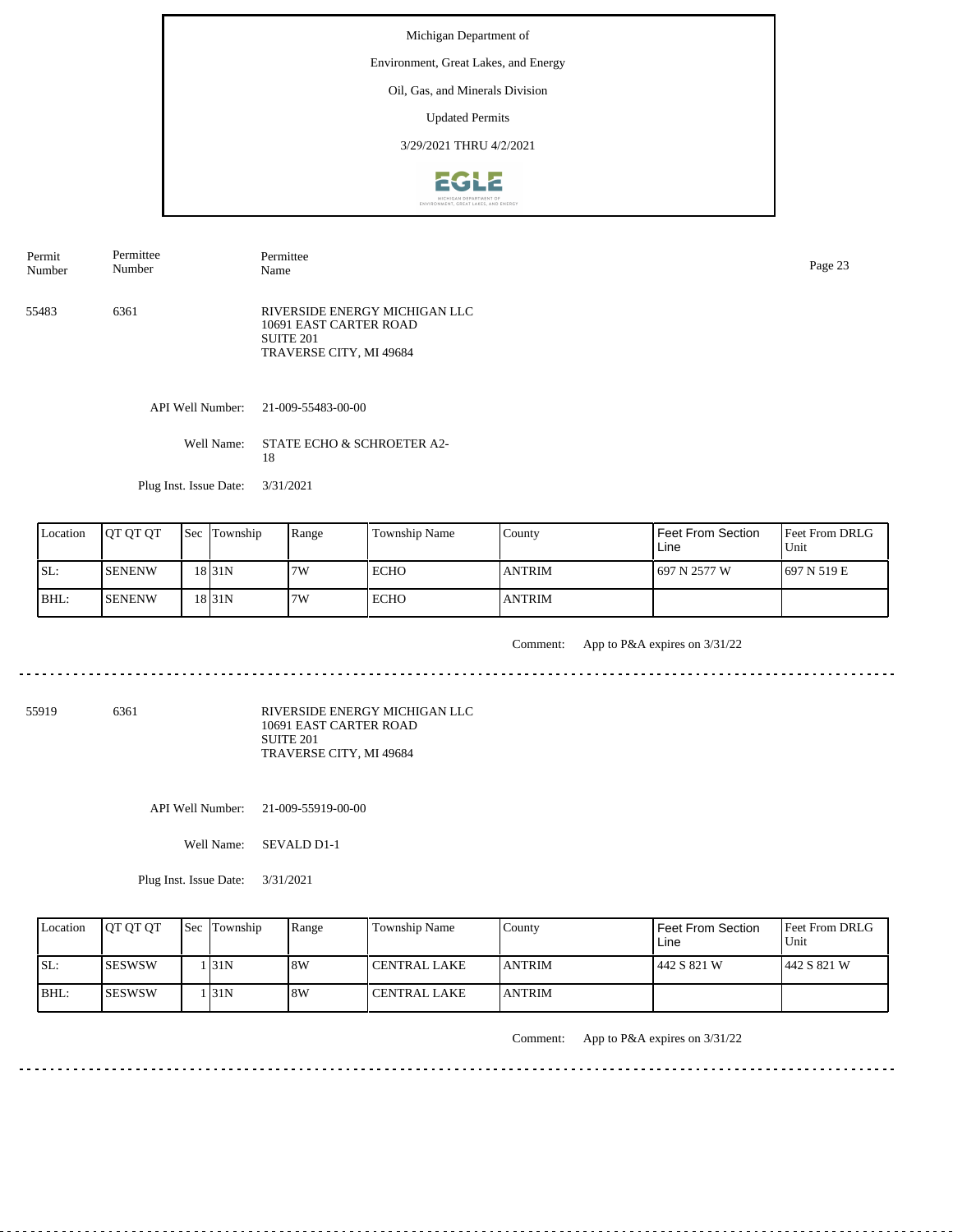#### Environment, Great Lakes, and Energy

Oil, Gas, and Minerals Division

Updated Permits

3/29/2021 THRU 4/2/2021



55995 6361 RIVERSIDE ENERGY MICHIGAN LLC 10691 EAST CARTER ROAD Permit Number Permittee Number Permittee Name Page 24

SUITE 201 TRAVERSE CITY, MI 49684

API Well Number: 21-009-55995-00-00

Well Name: CENTRAL M B3-7

Plug Inst. Issue Date: 3/31/2021

| Location | <b>JOT OT OT</b> | <b>Sec</b> Township | Range | Township Name | County        | Feet From Section<br>Line | <b>Feet From DRLG</b><br>Unit |
|----------|------------------|---------------------|-------|---------------|---------------|---------------------------|-------------------------------|
| ISL:     | <b>INESWNE</b>   | 7131N               | 7W    | <b>ECHO</b>   | <b>ANTRIM</b> | 1668 N 1973 E             | 1340 N 666 W                  |
| $IBHL$ : | <b>INESWNE</b>   | 7 31N               | 7W    | <b>ECHO</b>   | <b>ANTRIM</b> |                           |                               |

<u>. . . . . . . .</u>

Comment: App to P&A expires on 3/31/22

. . . . . . . . . . .

58564 6361

RIVERSIDE ENERGY MICHIGAN LLC 10691 EAST CARTER ROAD SUITE 201 TRAVERSE CITY, MI 49684

API Well Number: 21-009-58564-00-00

Well Name: PORTER AGNEW A4-17

Plug Inst. Issue Date: 3/31/2021

| Location | <b>OT OT OT</b> | <b>Sec</b> Township | Range | <b>Township Name</b> | Countv        | Feet From Section<br>Line | <b>Feet From DRLG</b><br>Unit |
|----------|-----------------|---------------------|-------|----------------------|---------------|---------------------------|-------------------------------|
| ISL:     | <b>INENENE</b>  | 17 31 N             | 7W    | ECHO                 | <b>ANTRIM</b> | 202 N 658 E               | 1113 S 658 E                  |
| BHL:     | <b>INENENE</b>  | 17 31N              | 7W    | ECHO                 | <b>ANTRIM</b> |                           |                               |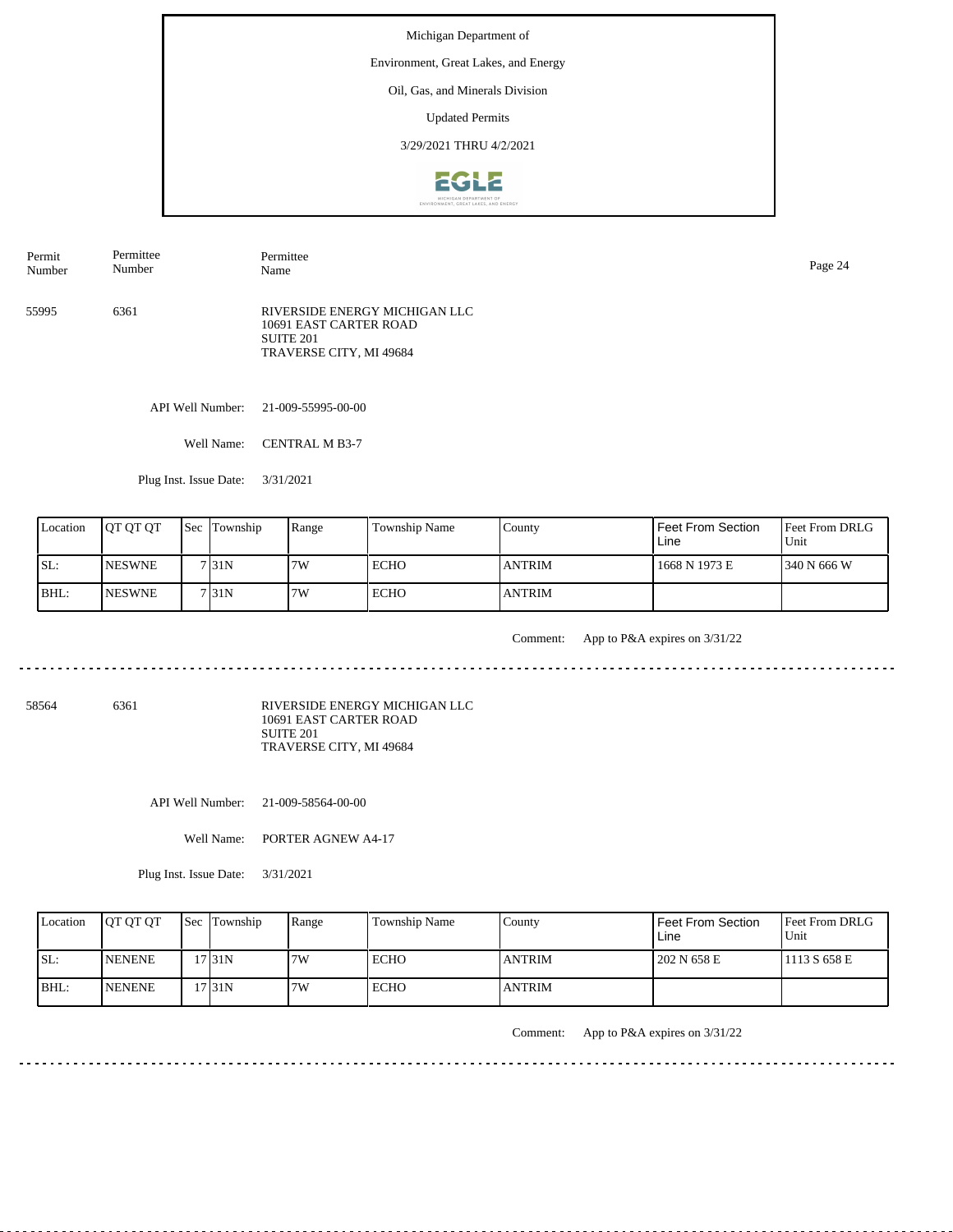#### Environment, Great Lakes, and Energy

Oil, Gas, and Minerals Division

Updated Permits

3/29/2021 THRU 4/2/2021



58708 6361 RIVERSIDE ENERGY MICHIGAN LLC 10691 EAST CARTER ROAD SUITE 201 TRAVERSE CITY, MI 49684 Permit Number Permittee Number Permittee Name Page 25

API Well Number: 21-009-58708-00-00

Well Name: AGNEW B3-17

Plug Inst. Issue Date: 3/31/2021

| Location | <b>IOT OT OT</b> | <b>Sec Township</b> | Range | l Township Name | County         | <sup>I</sup> Feet From Section<br>Line | <b>Feet From DRLG</b><br>l Unit |
|----------|------------------|---------------------|-------|-----------------|----------------|----------------------------------------|---------------------------------|
| ISL:     | <b>INESWNE</b>   | 731N                | 7W    | l ECHO          | <b>ANTRIM</b>  | 1686 N 1785 E                          | 1374 N 470 E                    |
| BHL:     | <b>INESWNE</b>   | 17 31 N             | 7W    | <b>ECHO</b>     | <b>LANTRIM</b> |                                        |                                 |

<u>. . . . . . . . . .</u>

Comment: App to P&A expires on 3/31/22

<u>. . . . . . . .</u>

60899 6418

W B OSBORN OIL AND GAS OPERATIONS LTD 1250 NORTH EAST LOOP 410 SUITE 600 SAN ANTONIO, TX 78209

API Well Number: 21-107-60899-00-00

Well Name: RHOADS 2-20

Plug Inst. Issue Date: 3/31/2021

|      | Location | <b>OT OT OT</b> | <b>Sec</b> Township | Range | <b>Township Name</b> | Countv          | <b>Feet From Section</b><br>Line | <b>Feet From DRLG</b><br>Unit |
|------|----------|-----------------|---------------------|-------|----------------------|-----------------|----------------------------------|-------------------------------|
| ISL: |          | <b>INWNENE</b>  | 20 <sub>16</sub> N  | 7W    | <b>FORK</b>          | <b>IMECOSTA</b> | 406 N 1166 E                     | 1406 N 145 W                  |
| BHL: |          | <b>INWNENE</b>  | 20 16N              | 7W    | <b>FORK</b>          | <b>IMECOSTA</b> |                                  |                               |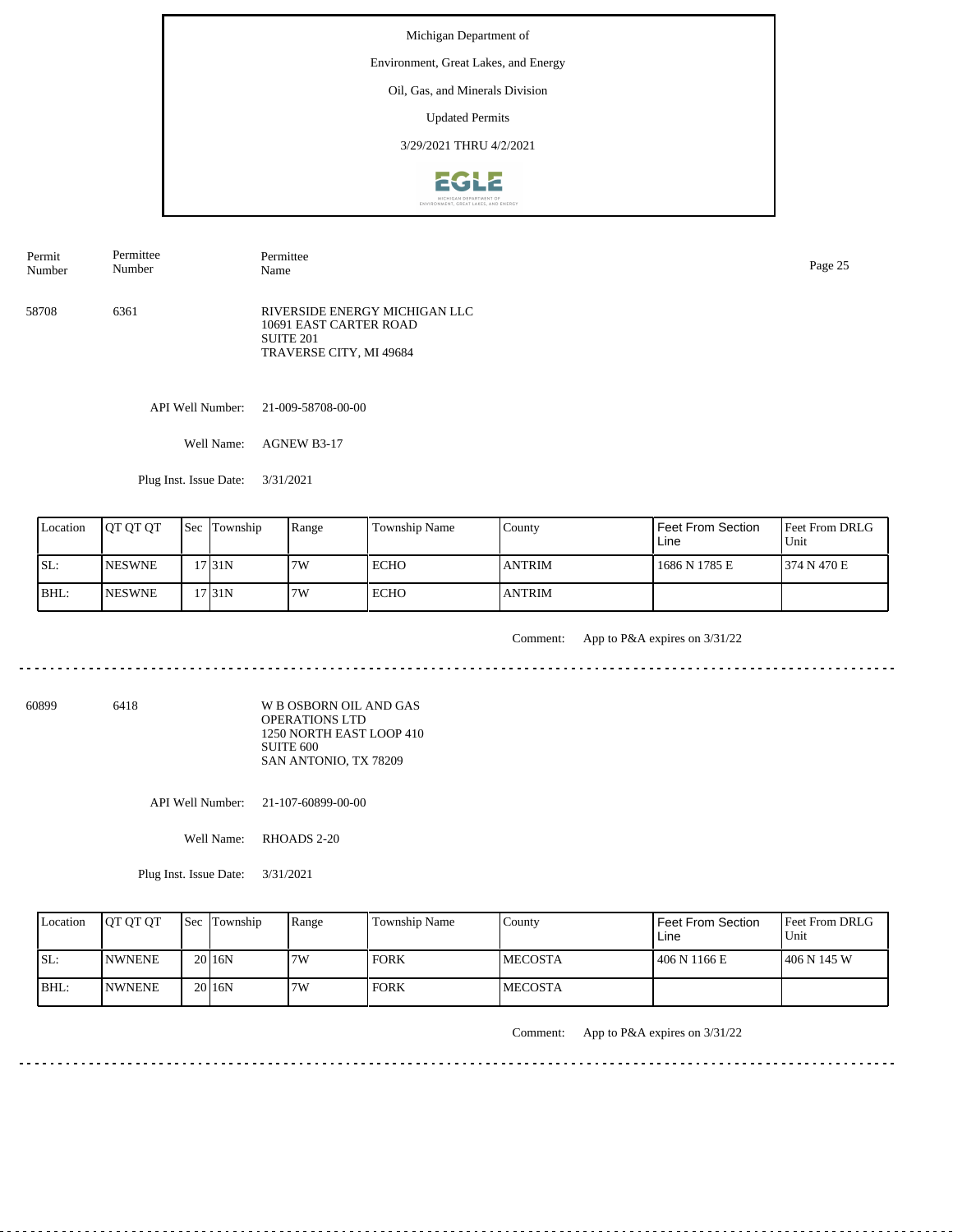#### Environment, Great Lakes, and Energy

Oil, Gas, and Minerals Division

Updated Permits

3/29/2021 THRU 4/2/2021



Permit Number Permittee Number Permittee Name Page 26

**RECORD OF WELL PLUGGING:**

29594 5095 OMIMEX ENERGY INC 7950 JOHN T. WHITE ROAD FT WORTH, TX 76120

API Well Number: 21-025-29594-00-00

Well Name: REID, MARION 1

Plugging Date: 1/25/2021

| Location | <b>JOT OT OT</b> | <b>Sec</b> | Township | Range | Township Name    | County   | l Feet From Section<br>Line | <b>Feet From DRLG</b><br>Unit |
|----------|------------------|------------|----------|-------|------------------|----------|-----------------------------|-------------------------------|
| SL:      | <b>ISWNENW</b>   | 35 I 1 S   |          | 7W    | l pennfiel d     | ICALHOUN | 750 N 860 E                 | <b>750 N 860 E</b>            |
| BHL:     | <b>ISWNENW</b>   | 35 I 1 S   |          | 7W    | <b>PENNFIELD</b> | ICALHOUN |                             |                               |

30181 5095

OMIMEX ENERGY INC

7950 JOHN T. WHITE ROAD FT WORTH, TX 76120

API Well Number: 21-025-30181-00-00

Well Name: BOYER, LYLE UNIT 1

Plugging Date: 1/28/2021

| Location | <b>IOT OT OT</b> | <b>Sec Township</b> | Range | Township Name    | County          | Feet From Section<br>Line | <b>Feet From DRLG</b><br>Unit |
|----------|------------------|---------------------|-------|------------------|-----------------|---------------------------|-------------------------------|
| ISL:     | <b>NWNWSE</b>    | $35$  1S            | 7W    | <b>PENNFIELD</b> | ICALHOUN        | 470 N 498 W               | 1470 N 498 W                  |
| BHL:     | <b>INWNWSE</b>   | $35$  1S            | 7W    | <b>PENNFIELD</b> | <b>ICALHOUN</b> |                           |                               |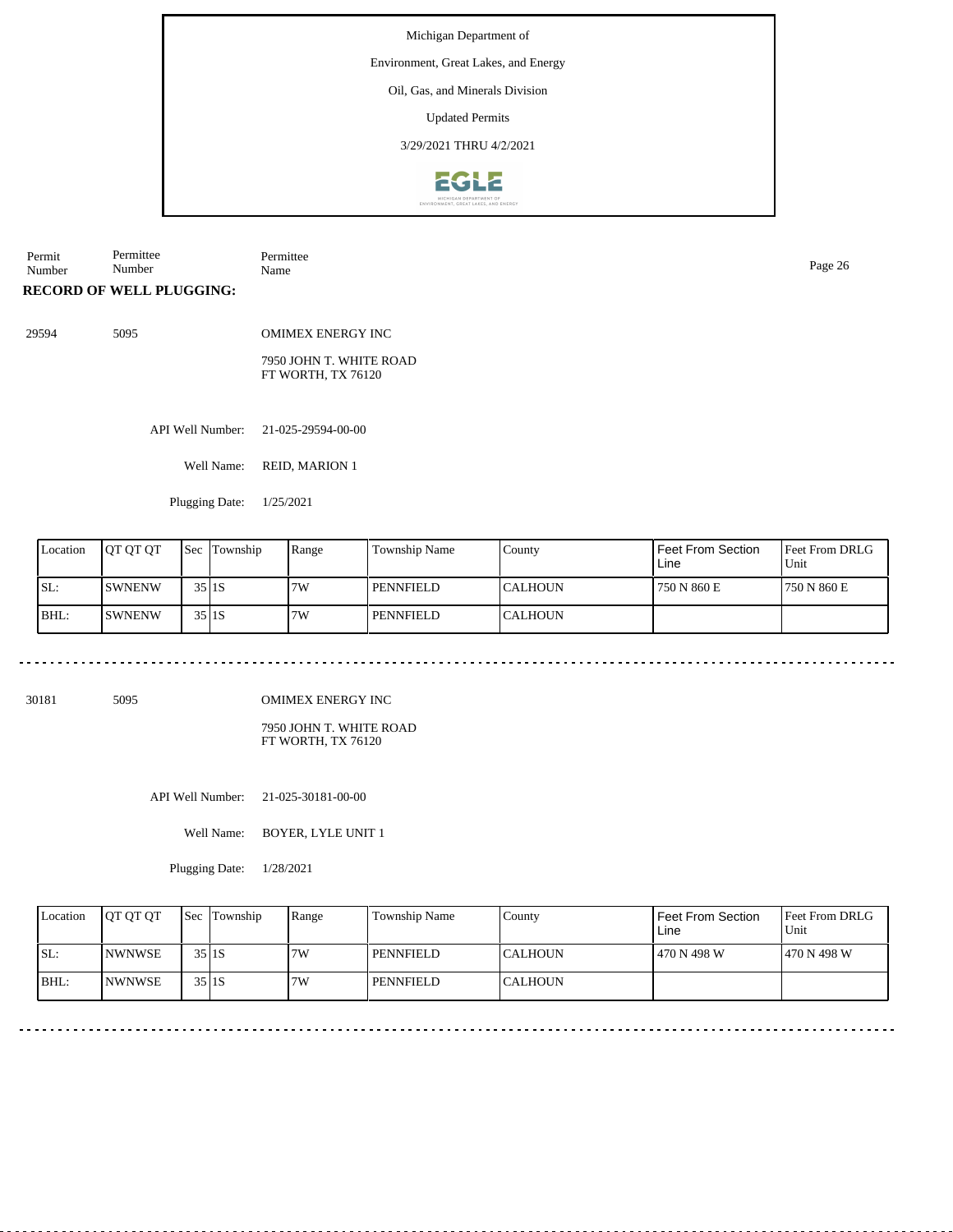#### Environment, Great Lakes, and Energy

Oil, Gas, and Minerals Division

Updated Permits

3/29/2021 THRU 4/2/2021



| Permit<br>Number | Permittee<br>Number | Permittee<br>Name        | Page 27 |
|------------------|---------------------|--------------------------|---------|
| 31319            | 5095                | <b>OMIMEX ENERGY INC</b> |         |
|                  |                     | 7950 JOHN T. WHITE ROAD  |         |

API Well Number: 21-025-31319-00-00

Well Name: PENNFIELD 35 UNIT 11-2

FT WORTH, TX 76120

Plugging Date: 1/26/2021

| Location | <b>IOT OT OT</b> | <b>Sec</b> | Township | Range | <b>Township Name</b> | County          | Feet From Section<br>Line | <b>Feet From DRLG</b><br>Unit |
|----------|------------------|------------|----------|-------|----------------------|-----------------|---------------------------|-------------------------------|
| SL:      | <b>INESENW</b>   |            | $35$ IIS | 7W    | l pennfield          | <b>ICALHOUN</b> | 1050 S 135 E              |                               |
| BHL:     | <b>INESENW</b>   |            | $35$ IIS | 7W    | PENNFIELD            | <b>CALHOUN</b>  |                           |                               |

31774 5095

OMIMEX ENERGY INC

7950 JOHN T. WHITE ROAD FT WORTH, TX 76120

API Well Number: 21-025-30233-01-00

Well Name: PENNFIELD 35 UNIT WIW 1-1

Plugging Date: 1/21/2021

| Location | <b>IOT OT OT</b> | <b>Sec</b> Township | Range | Township Name | County          | Feet From Section<br>Line | <b>Feet From DRLG</b><br>Unit |
|----------|------------------|---------------------|-------|---------------|-----------------|---------------------------|-------------------------------|
| SL:      | <b>INESENE</b>   | 27 <sub>1</sub> IS  | 7W    | PENNFIELD     | ICALHOUN        | 875 S 600 E               |                               |
| BHL:     | <b>SESENE</b>    | 27 <sub>1</sub> IS  | 7W    | PENNFIELD     | <b>ICALHOUN</b> | 541 S 470 E               | 1794 N 470 E                  |

True Vertical Depth: 3113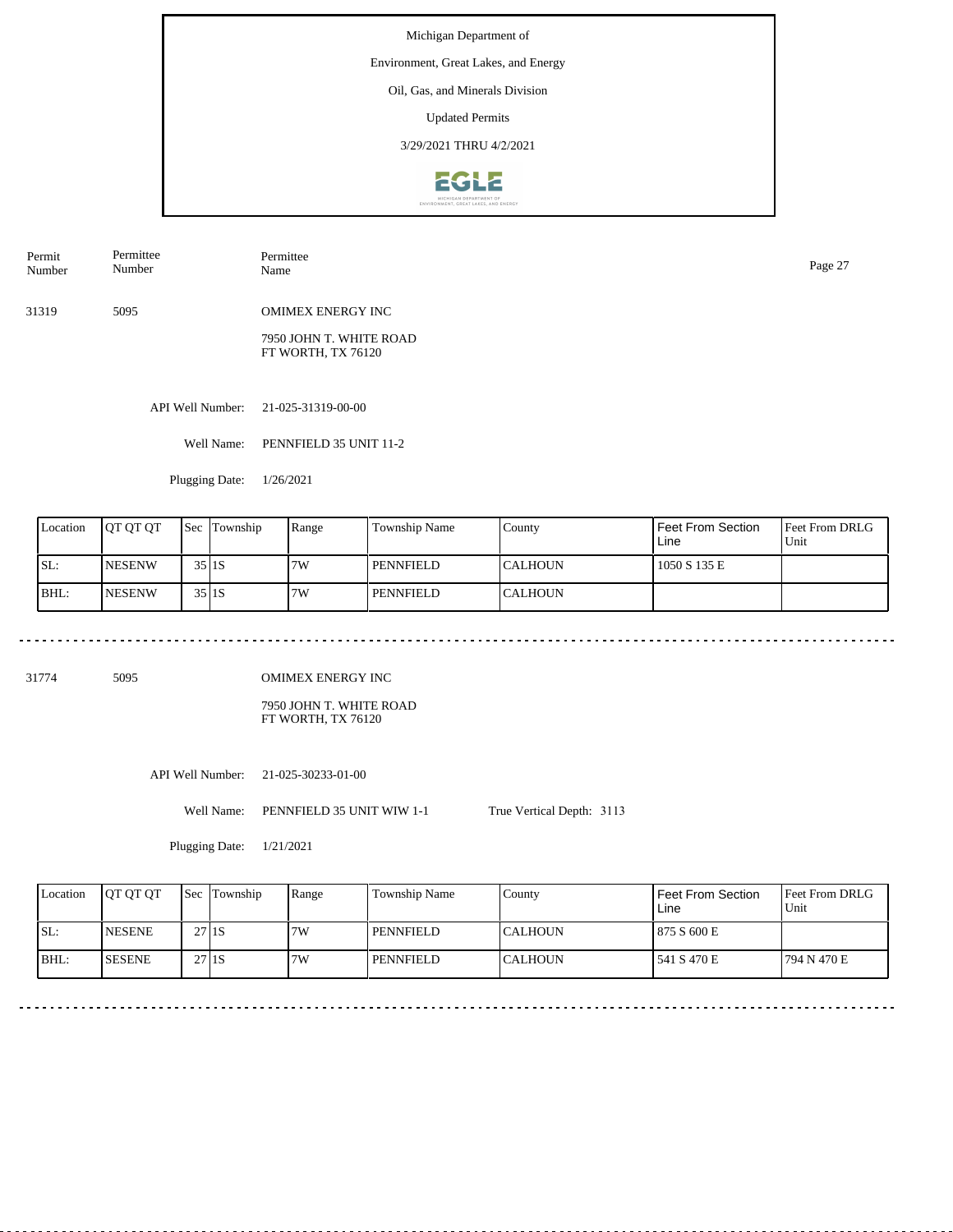Environment, Great Lakes, and Energy

Oil, Gas, and Minerals Division

Updated Permits

3/29/2021 THRU 4/2/2021



Permit Number Permittee Number Permittee Name Page 28

### **APPLICATIONS TO CHANGE WELL STATUS:**

12654 491

CONSUMERS ENERGY CO

1945 W PARNALL RD JACKSON, MI 49201

API Well Number: 21-133-12654-00-00

Well Name: MICHIGAN GAS STORAGE CO 206

Approval Date: 3/31/2021

| Location | <b>IOT OT OT</b> | <b>Sec</b> | Township  | Range | Township Name | County          | Feet From Section<br>Line | <b>Feet From DRLG</b><br>Unit |
|----------|------------------|------------|-----------|-------|---------------|-----------------|---------------------------|-------------------------------|
| SL:      | <b>CNNESW</b>    |            | 36 20N    | 7W    | <b>MARION</b> | IOSCEOLA        | 660 N 660 E               |                               |
| BHL:     | <b>CNNESW</b>    |            | $36$  20N | 7W    | <b>MARION</b> | <b>IOSCEOLA</b> |                           |                               |

Proposed Rework: ACOWS to clean well, log, underrream, and return well to ACOWS to Underream Open Hole Comment:

12690 491

CONSUMERS ENERGY CO

1945 W PARNALL RD JACKSON, MI 49201

API Well Number: 21-133-12690-00-00

Well Name: MICHIGAN GAS STORAGE CO 212

Approval Date: 3/31/2021

| Location | <b>IOT OT OT</b> | <b>Sec</b> Township | Range | Township Name | County   | Feet From Section<br>Line | <b>Feet From DRLG</b><br>l Unit |
|----------|------------------|---------------------|-------|---------------|----------|---------------------------|---------------------------------|
| SL:      | <b>CNNESE</b>    | 36 20N              | 7W    | <b>MARION</b> | IOSCEOLA | 660 N 660 E               |                                 |
| BHL:     | ICNNESE          | 36 <sub>120</sub> N | 7W    | <b>MARION</b> | IOSCEOLA |                           |                                 |

ACOWS to Underream Open Hole

Proposed Rework: ACOWS to Underream Open Hole Comment: ACOWS to clean well, log, underream, and return well to service expires on 3/31/22

service expires on 3/31/22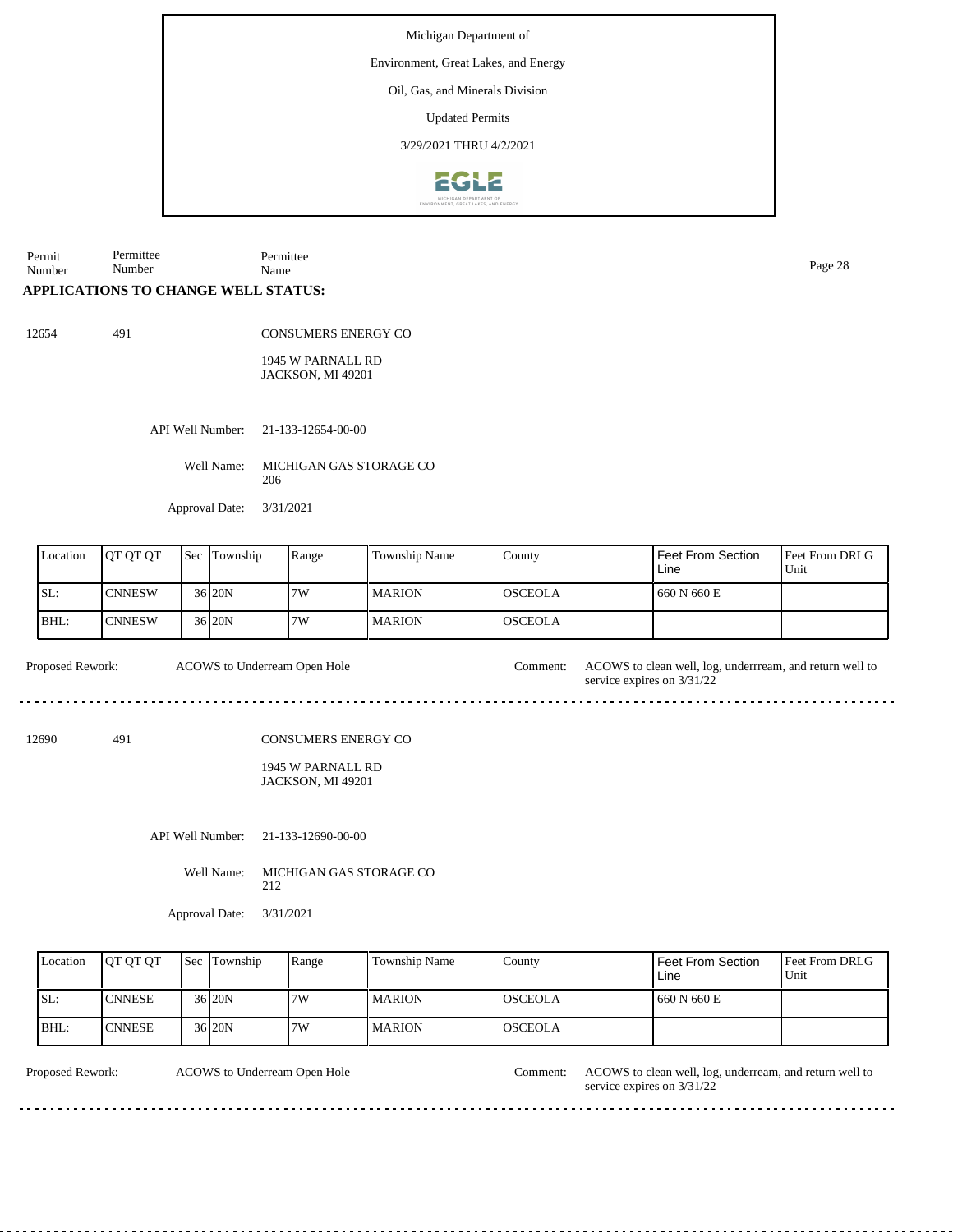#### Environment, Great Lakes, and Energy

Oil, Gas, and Minerals Division

Updated Permits

3/29/2021 THRU 4/2/2021



| Permit<br>Number | Permittee<br>Number | Permittee<br>Name                      | Page 29 |
|------------------|---------------------|----------------------------------------|---------|
| 13219            | 491                 | <b>CONSUMERS ENERGY CO</b>             |         |
|                  |                     | 1945 W PARNALL RD<br>JACKSON, MI 49201 |         |
|                  |                     | API Well Number: 21-035-13219-00-00    |         |
|                  | Well Name:          | <b>MGSC 286</b>                        |         |

Approval Date: 3/30/2021

| Location | <b>IOT OT OT</b> | l Sec | Township           | Range | <b>Township Name</b> | County        | Feet From Section<br>Line | <b>Feet From DRLG</b><br>Unit |
|----------|------------------|-------|--------------------|-------|----------------------|---------------|---------------------------|-------------------------------|
| SL:      | ICNSENW          |       | 20 <sub>20</sub> N | 16W   | WINTERFIELD          | <b>ICLARE</b> | 660 S 690 E               |                               |
| BHL:     | ICNSENW          |       | 20 <sub>20</sub> N | 16W   | WINTERFIELD          | <b>ICLARE</b> |                           |                               |

ACOWS to Underream Open Hole Proposed Rework: ACOWS to clean well, log, underream, an dreturn well to service expires 3/30/22  $- - - - - -$ 

13258 491

CONSUMERS ENERGY CO

1945 W PARNALL RD JACKSON, MI 49201

API Well Number: 21-035-13258-00-00

Well Name: MICHIGAN GAS STORAGE CO 290

Approval Date: 3/30/2021

| Location | <b>OT OT OT</b> | <b>Sec Township</b> | Range | Township Name | County        | Feet From Section<br>Line | <b>Feet From DRLG</b><br>l Unit |
|----------|-----------------|---------------------|-------|---------------|---------------|---------------------------|---------------------------------|
| ISL:     | <b>ICNSWSE</b>  | 30 <sub>20N</sub>   | 16W   | l winterfield | <b>ICLARE</b> | 760 S 660 W               |                                 |
| BHL:     | <b>CNSWSE</b>   | 30 20N              | 16W   | l winterfield | <b>CLARE</b>  |                           |                                 |

ACOWS to Underream Open Hole

Proposed Rework: ACOWS to Underream Open Hole Comment: ACOWS to clean well, log, underream, and return well to service expires on 3/30/22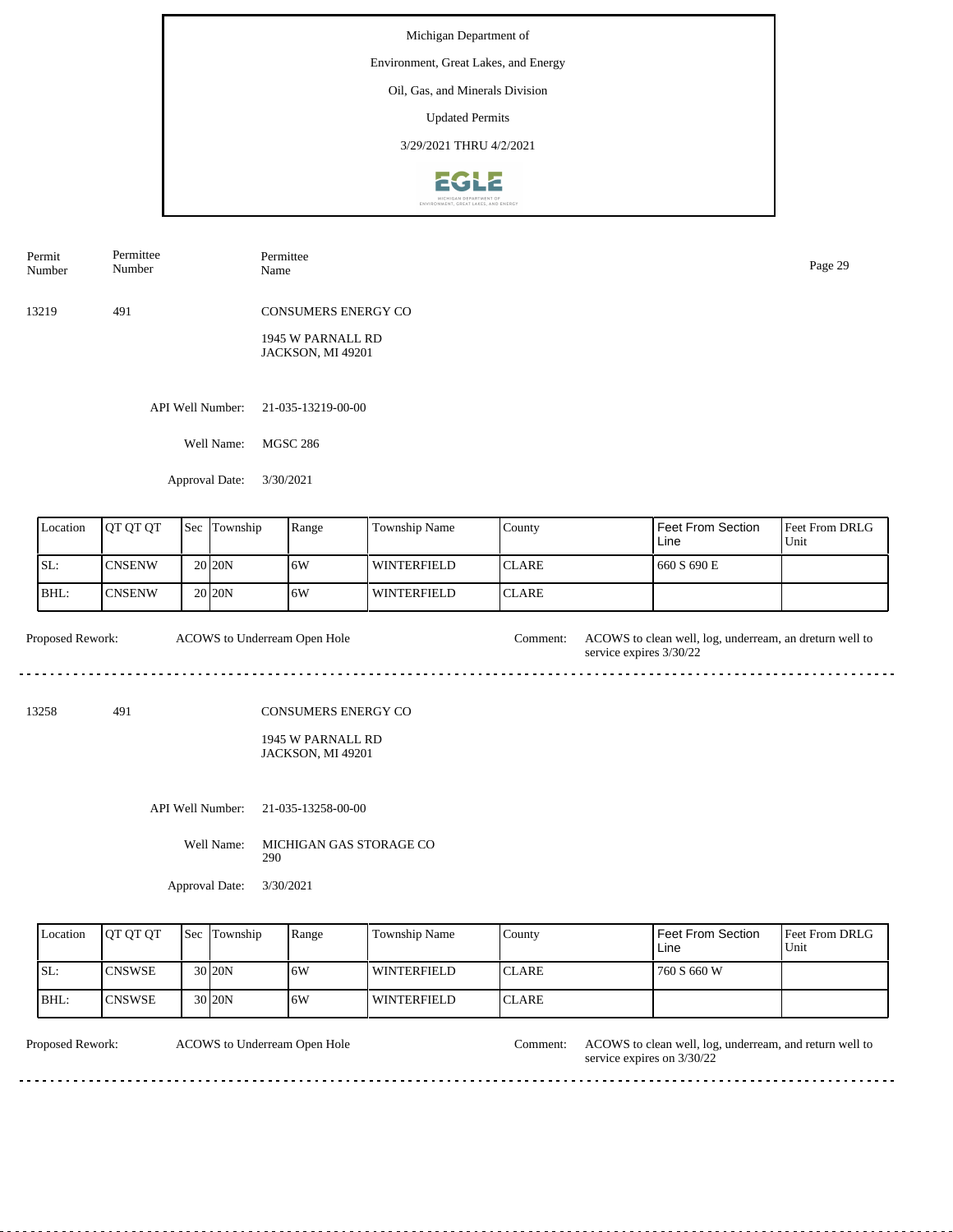Environment, Great Lakes, and Energy

Oil, Gas, and Minerals Division

Updated Permits

3/29/2021 THRU 4/2/2021



| Permit | Permittee | Permittee                  | Page 30 |
|--------|-----------|----------------------------|---------|
| Number | Number    | Name                       |         |
| 13322  | 491       | <b>CONSUMERS ENERGY CO</b> |         |

1945 W PARNALL RD JACKSON, MI 49201

API Well Number: 21-035-13322-00-00

Well Name: MICHIGAN GAS STORAGE CO 309

Approval Date: 3/30/2021

| Location | <b>JOT OT OT</b> | <b>Sec</b> Township | Range | <b>Township Name</b> | County        | l Feet From Section<br>Line | <b>IFeet From DRLG</b><br>Unit |
|----------|------------------|---------------------|-------|----------------------|---------------|-----------------------------|--------------------------------|
| ISL:     | lCNSWSW          | 29 <sub>120</sub> N | ا 6W  | WINTERFIELD          | <b>ICLARE</b> | 660 S 660 W                 |                                |
| BHL:     | CNSWSW           | 29 <sub>120</sub> N | ا 6W  | <b>WINTERFIELD</b>   | <b>ICLARE</b> |                             |                                |

Proposed Rework: ACOWS for Miscellaneous and the comment: ACOWS to clean well, log, underream, perf, possibly acidize, and return well to service expires on 3/30/22 ACOWS for Miscellaneous Comment:

14188 491

CONSUMERS ENERGY CO

1945 W PARNALL RD JACKSON, MI 49201

API Well Number: 21-035-14188-00-00

Well Name: MICHIGAN GAS STORAGE CO 392

Approval Date: 3/30/2021

| Location | <b>IOT OT OT</b> | <b>Sec Township</b> | Range | Township Name        | County        | Feet From Section<br>Line | <b>Feet From DRLG</b><br>Unit |
|----------|------------------|---------------------|-------|----------------------|---------------|---------------------------|-------------------------------|
| SL:      | <b>ICNSWSW</b>   | 6 <sub>20</sub> N   | .5W   | l SUMMERFIELD        | <b>ICLARE</b> | 660 S 660 W               |                               |
| BHL:     | <b>CNSWSW</b>    | 6 <sub>20</sub> N   | 5W    | <b>I SUMMERFIELD</b> | <b>ICLARE</b> |                           |                               |

ACOWS to Underream Open Hole

Proposed Rework: ACOWS to Underream Open Hole Comment: ACOWS to clean well, log, underream, and return well to service expires on 3/30/22

<u>. . . . . . . .</u>

 $\sim$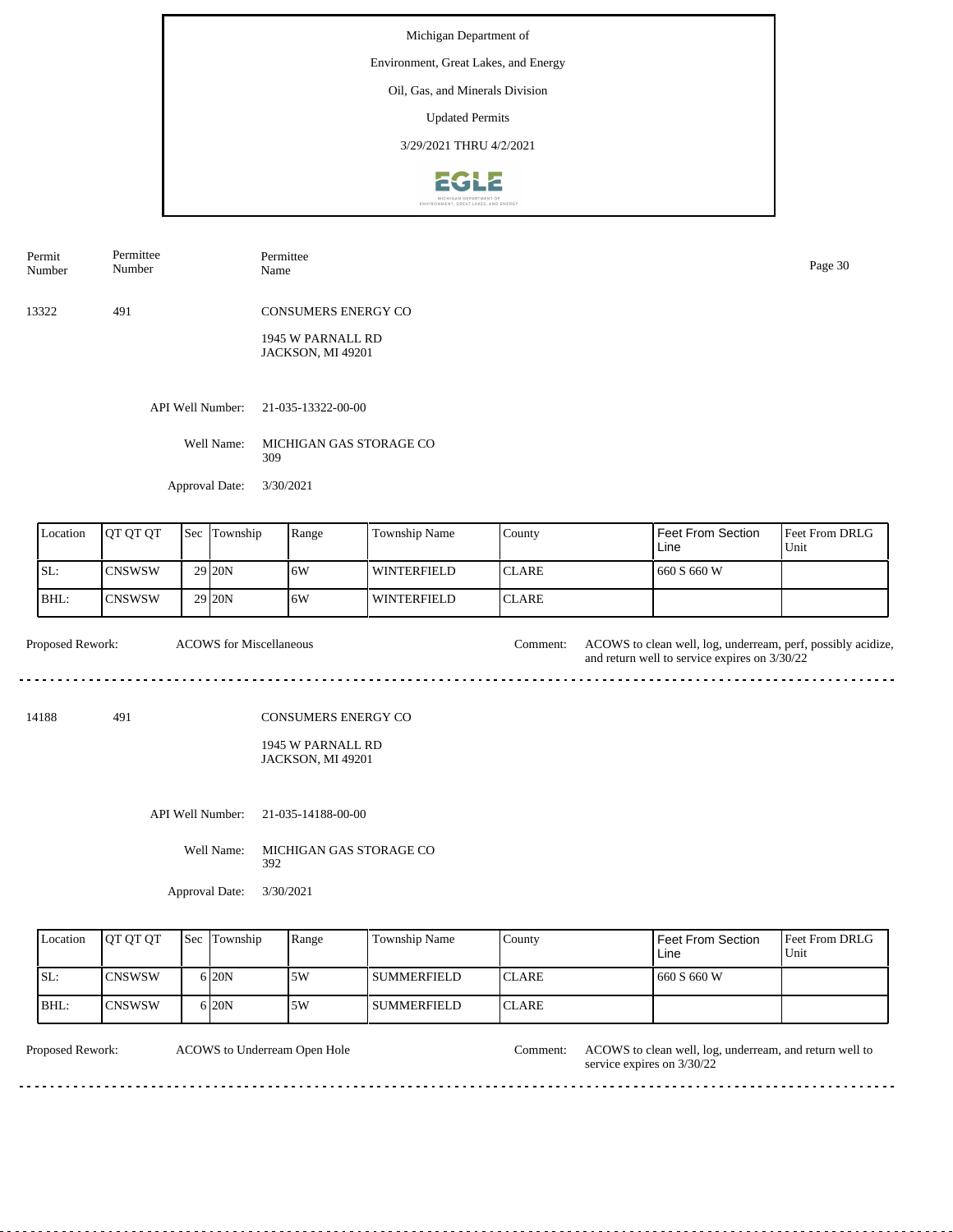Environment, Great Lakes, and Energy

Oil, Gas, and Minerals Division

Updated Permits

3/29/2021 THRU 4/2/2021



| Permit<br>Number | Permittee<br>Number | Permittee<br>Name          | Page 31 |
|------------------|---------------------|----------------------------|---------|
| 14333            | 491                 | <b>CONSUMERS ENERGY CO</b> |         |
|                  |                     | 1945 W PARNALL RD          |         |

API Well Number: 21-035-14333-00-00

Well Name: MICHIGAN GAS STORAGE CO 400

JACKSON, MI 49201

Approval Date: 3/30/2021

| Location | <b>OT OT OT</b> | <b>Sec</b> | Township | Range | Township Name | County        | l Feet From Section<br>Line | <b>Feet From DRLG</b><br>Unit |
|----------|-----------------|------------|----------|-------|---------------|---------------|-----------------------------|-------------------------------|
| SL:      | <b>CNSENW</b>   |            | 32 20N   | 16W   | WINTERFIELD   | <b>ICLARE</b> | 660 S 660 E                 |                               |
| IBHL:    | <b>CNSENW</b>   |            | 32 20N   | 16W   | WINTERFIELD   | <b>ICLARE</b> |                             |                               |

Proposed Rework: ACOWS to clean well, log, underream, perf, and possibly acidize expires on 3/30/22 ACOWS for Miscellaneous Comment: 20529 491

CONSUMERS ENERGY CO

1945 W PARNALL RD JACKSON, MI 49201

API Well Number: 21-005-20529-00-00

Well Name: KOLLEN; CAUCHY; PETERS, F & G; KROOZE 1

Approval Date: 3/25/2021

| Location | <b>IOT OT OT</b> | <b>Sec Township</b> | Range | Township Name    | County         | Feet From Section<br>Line | <b>Feet From DRLG</b><br>Unit |
|----------|------------------|---------------------|-------|------------------|----------------|---------------------------|-------------------------------|
| SL:      | <b>CNSE</b>      | 8 I4N               | 14W   | <b>LOVERISEL</b> | <b>ALLEGAN</b> | 1320 N 1320 E             |                               |
| BHL:     |                  | 8 I4N               | 14W   | <b>OVERISEL</b>  | <b>ALLEGAN</b> |                           |                               |

ACOWS to Underream Open Hole

Proposed Rework: ACOWS to clean well, log, underream, and return well to service expires 9/30/21.

. . . . . . . .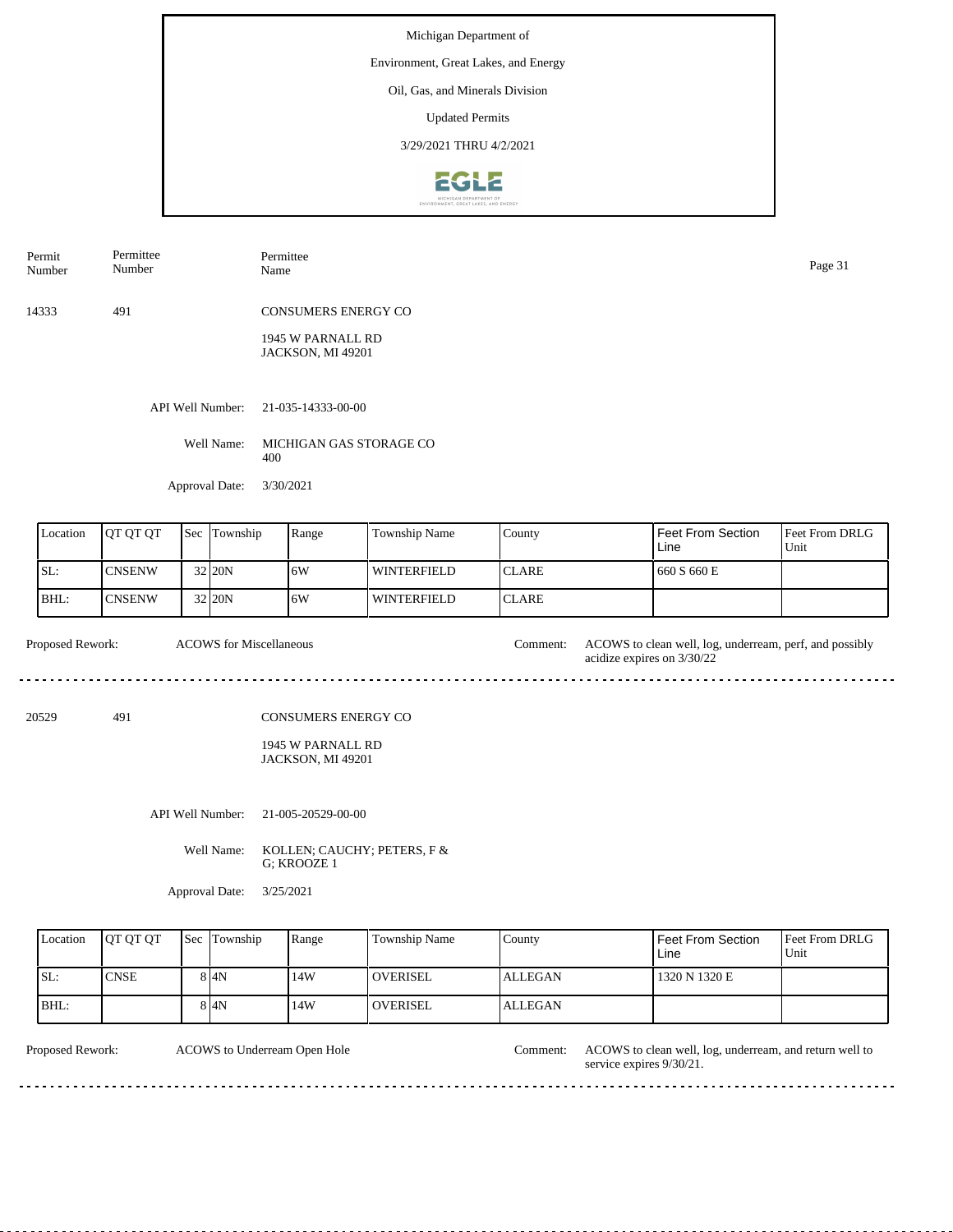Environment, Great Lakes, and Energy

Oil, Gas, and Minerals Division

Updated Permits

3/29/2021 THRU 4/2/2021



Permit Number Permittee Number Permittee

20562 491 CONSUMERS ENERGY CO

> 1945 W PARNALL RD JACKSON, MI 49201

API Well Number: 21-005-20562-00-00

Well Name: ZOERHOF, J; SLOTMAN, VANDERHOOP, DOZEMAN 1

Approval Date: 3/25/2021

| Location | <b>IOT OT OT</b> | Sec | Township | Range | <b>Township Name</b> | County         | l Feet From Section<br>Line | <b>Feet From DRLG</b><br>Unit |
|----------|------------------|-----|----------|-------|----------------------|----------------|-----------------------------|-------------------------------|
| SL:      | <b>CNNW</b>      |     | 4 I4N    | 14W   | <b>OVERISEL</b>      | <b>ALLEGAN</b> | 1320 N 1320 W               |                               |
| BHL:     |                  |     | 14 I 4 N | 14W   | <b>OVERISEL</b>      | ALLEGAN        |                             |                               |

Proposed Rework: ACOWS to clean well, log, underream, and return well to service. ACOWS to Underream Open Hole

23243 491

CONSUMERS ENERGY CO

1945 W PARNALL RD JACKSON, MI 49201

API Well Number: 21-005-23243-00-00

Well Name: CONSUMERS POWER CO 251 True Vertical Depth:

Approval Date: 3/25/2021

| Location | <b>IOT OT OT</b> | <b>Sec</b> | Township | Range | Township Name    | County         | Feet From Section<br>Line | <b>Feet From DRLG</b><br>Unit |
|----------|------------------|------------|----------|-------|------------------|----------------|---------------------------|-------------------------------|
| ISL:     | W2NENW           |            | 14 I 4 N | 14W   | <b>LOVERISEL</b> | <b>ALLEGAN</b> | <b>660 N 690 E</b>        |                               |
| BHL:     | W2NENW           |            | 4 I4N    | 14W   | <b>OVERISEL</b>  | <b>ALLEGAN</b> |                           |                               |

ACOWS to Underream Open Hole

Proposed Rework: ACOWS to clean well, log, underrream, and return well to service expires 9/30/21 Comment:

Page 32<br>Name Page 32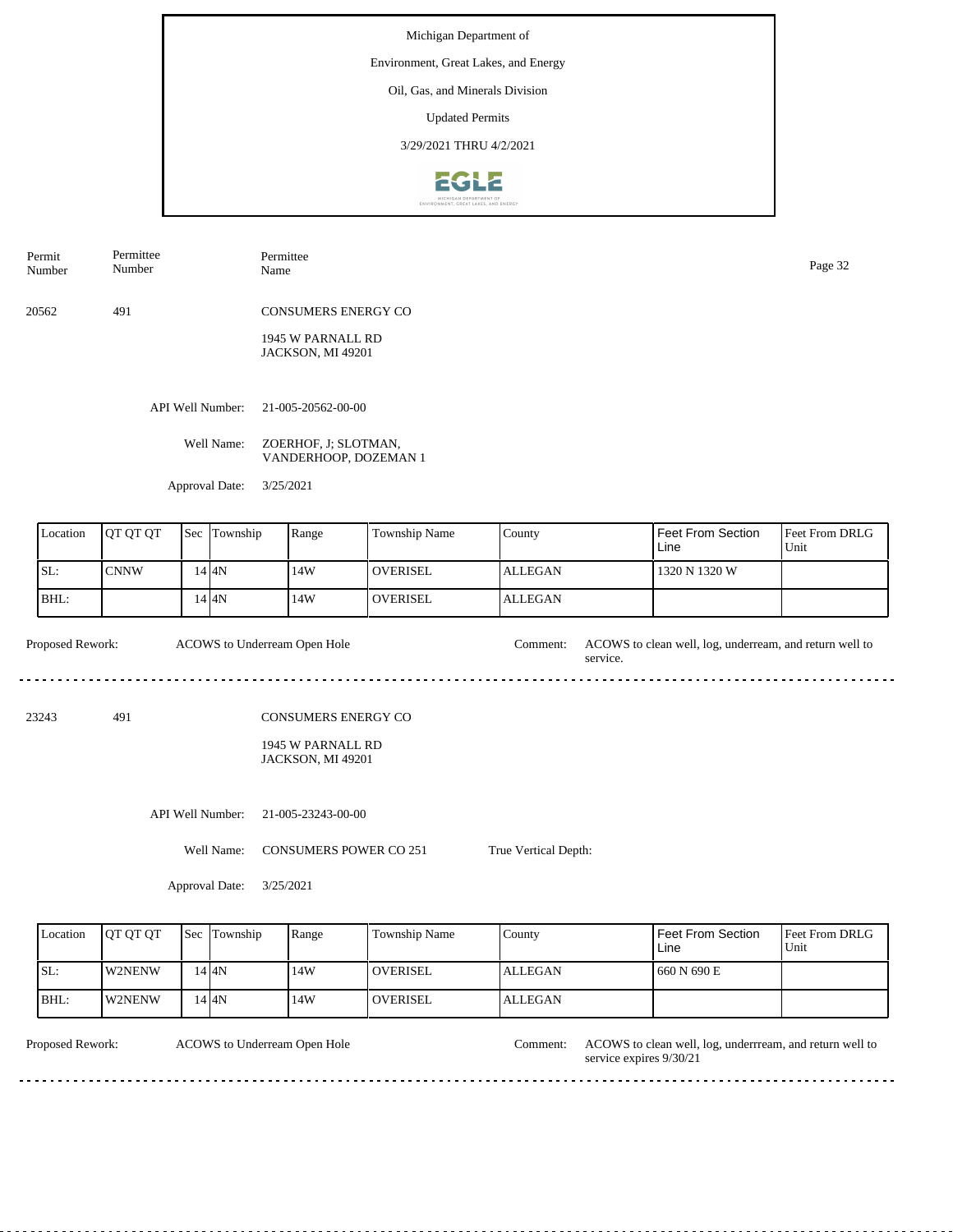Environment, Great Lakes, and Energy

Oil, Gas, and Minerals Division

Updated Permits

3/29/2021 THRU 4/2/2021



| Permit<br>Number | Permittee<br>Number | Permittee<br>Name                      | Page 33 |
|------------------|---------------------|----------------------------------------|---------|
| 25519            | 491                 | CONSUMERS ENERGY CO                    |         |
|                  |                     | 1945 W PARNALL RD<br>JACKSON, MI 49201 |         |

API Well Number: 21-005-25519-00-00

Well Name: CONSUMERS POWER COMPANY S-410

Approval Date: 3/25/2021

| <b>Location</b> | <b>OT OT OT</b> | <b>Sec Township</b> | Range | Township Name | County         | I Feet From Section<br>Line | <b>Feet From DRLG</b><br>Unit |
|-----------------|-----------------|---------------------|-------|---------------|----------------|-----------------------------|-------------------------------|
| SL:             | <b>ICNNWSW</b>  | $23$ $4N$           | 13W   | <b>SALEM</b>  | ALLEGAN        | 510 N 760 W                 |                               |
| BHL:            | <b>ICNNWSW</b>  | $23$ $4N$           | 13W   | <b>SALEM</b>  | <b>ALLEGAN</b> |                             |                               |

Proposed Rework: ACOWS to Underream Open Hole Comment: ACOWS to clean well, log, underream, and return well to ACOWS to Underream Open Hole service expires on  $9/30/21$ <u>. . . . . . . .</u> <u>. . . . . . .</u> <u>. . . . . . . . .</u>  $\overline{a}$ . 51064 491 CONSUMERS ENERGY CO 1945 W PARNALL RD JACKSON, MI 49201

API Well Number: 21-099-51064-00-00

Well Name: RAY GAS STORAGE FIELD R-504 True Vertical Depth: 3117

Approval Date: 3/29/2021

| Location | <b>IOT OT OT</b> | <b>Sec Township</b> | Range | Township Name | County         | <b>Feet From Section</b><br>Line | <b>Feet From DRLG</b><br>Unit |
|----------|------------------|---------------------|-------|---------------|----------------|----------------------------------|-------------------------------|
| ISL:     | ISENESW          | 36 <sub>15N</sub>   | 13E   | <b>ARMADA</b> | <b>IMACOMB</b> | 771 N 207 E                      |                               |
| BHL:     | INWNWSE          | 36 <sub>15N</sub>   | 13E   | <b>ARMADA</b> | <b>MACOMB</b>  | 2382 S 2585 E                    |                               |

. . . . . . . . . . . . . . . . . .

Temporarily Abandoned

Proposed Rework: Temporarily Abandoned Comment: ACOWS for TA expires on  $3/31/22$ 

<u>. . . . . . . . . . . . . . . . . .</u>